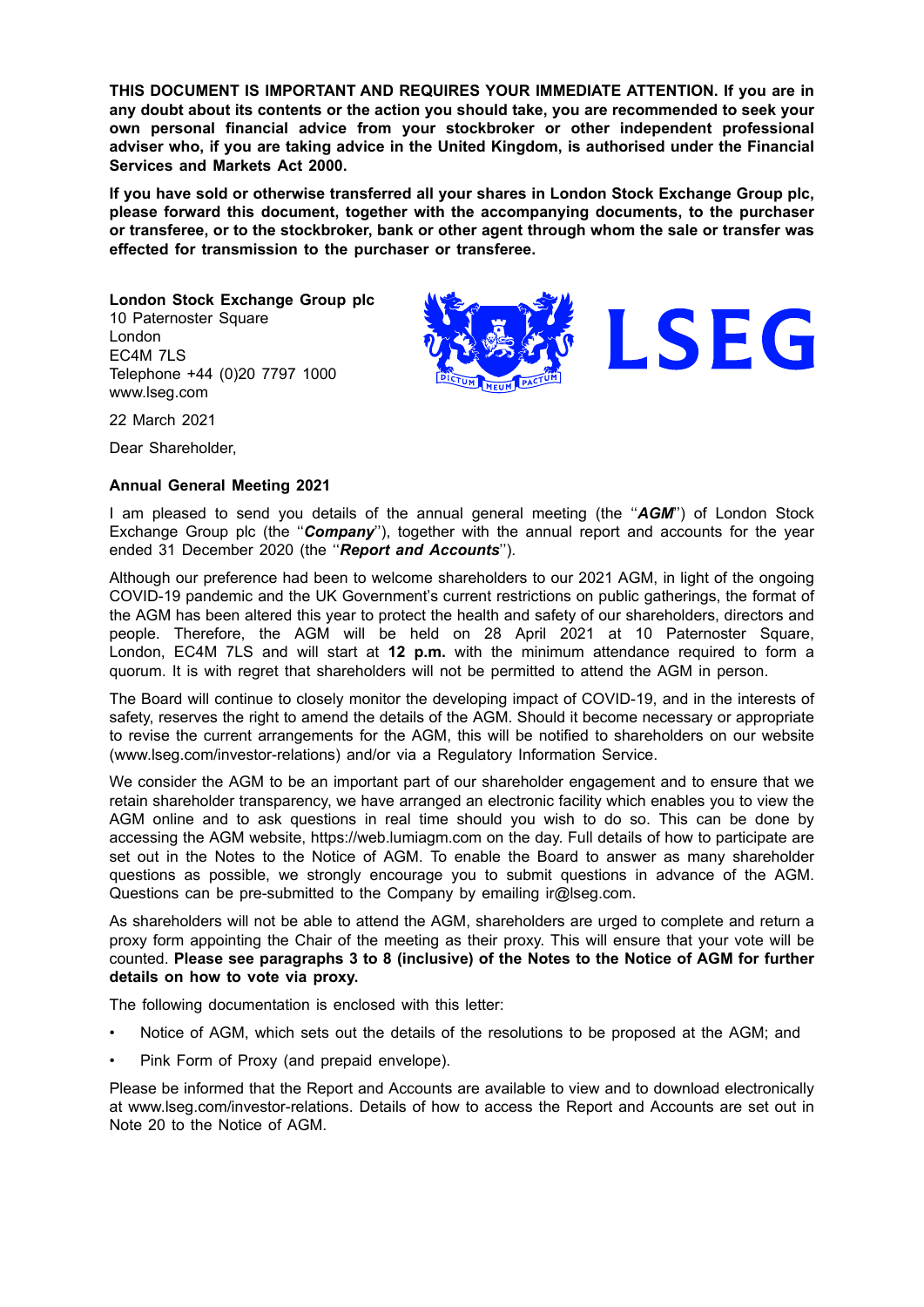If you have previously indicated that you would prefer to receive hard copies of the Report and Accounts, then you will also find a copy of the Report and Accounts enclosed.

# **Ordinary Resolutions**

# **Resolution 1**

The Directors must present the report of the Directors and the accounts of the Company for the year ended 31 December 2020 to shareholders at the AGM. The report of the Directors, the accounts, and the report of the Company's auditors on the accounts and on those parts of the Directors' remuneration report that are capable of being audited are contained within the Report and Accounts. Shareholders are being asked to receive the Report and Accounts.

# **Resolution 2**

A final dividend can only be paid after the shareholders at a general meeting have approved it. Shareholders are being asked to approve a final dividend of 51.7 pence per ordinary share in respect of the year ended 31 December 2020. If you approve the recommended final dividend, it will be paid on 26 May 2021 to all shareholders on the register of shareholders at the close of business on the record date, which will be 30 April 2021.

## **Resolution 3**

This Resolution seeks to approve the Annual Report on Remuneration, which may be found on pages 102 to 119 of the Report and Accounts and which gives details of your Directors' remuneration for the year ended 31 December 2020 and the annual statement of the Chair of the Remuneration Committee (the ''*Statement*"), which may be found on pages 98 to 101 of the Report and Accounts, in each case in accordance with section 439 of the Companies Act 2006.

### **Resolutions 4 to 15**

In line with the UK Corporate Governance Code 2018 ("the *Code*"), all of the Directors of the Company will retire and the following will be proposed for re-election at the AGM: Jacques Aigrain, Dominic Blakemore, Professor Kathleen DeRose, Cressida Hogg CBE, Stephen O'Connor, Dr Val Rahmani, Don Robert and David Schwimmer. Resolutions 4 to 11 seek your approval to re-elect these individuals as Directors of the Company.

Martin Brand, Erin Brown, Anna Manz and Douglas Steenland were appointed as Directors of the Company after last year's general meeting, on 21 November 2020 in the case of Anna Manz and on 29 January 2021 in the case of the other directors. Resolutions 12 to 15 propose their election as required by the Company's articles of association.

All of the Directors offering themselves for election or re-election have wide business knowledge and bring valuable skills and experience to the Board. Following a formal performance evaluation, the Board considers that each of these Directors continues to be effective and to demonstrate commitment to the role, including commitment of time for Board and Committee meetings and any other duties.

Martin Brand and Douglas Steenland represent Blackstone and Erin Brown represents Thomson Reuters. Blackstone and Thomson Reuters are each considered to be significant shareholders of the Company. Non-Executive Directors that represent significant shareholders are not considered to be independent under the Code.

The Board has evaluated the independence of the other Non-Executive Directors and in evaluating Directors' independence, the Board has taken into consideration the guidance provided by the Code. The Board is content that the remaining Non-Executive Directors offering themselves for election or re-election are independent in character and there are no relationships or circumstances which are likely to affect their character or judgement.

Biographies outlining the business knowledge, skills and experience of the Directors seeking election or re-election and why their contribution is, and continues to be, important to the Company's long-term sustainable success are set out in Appendix 1 to this document.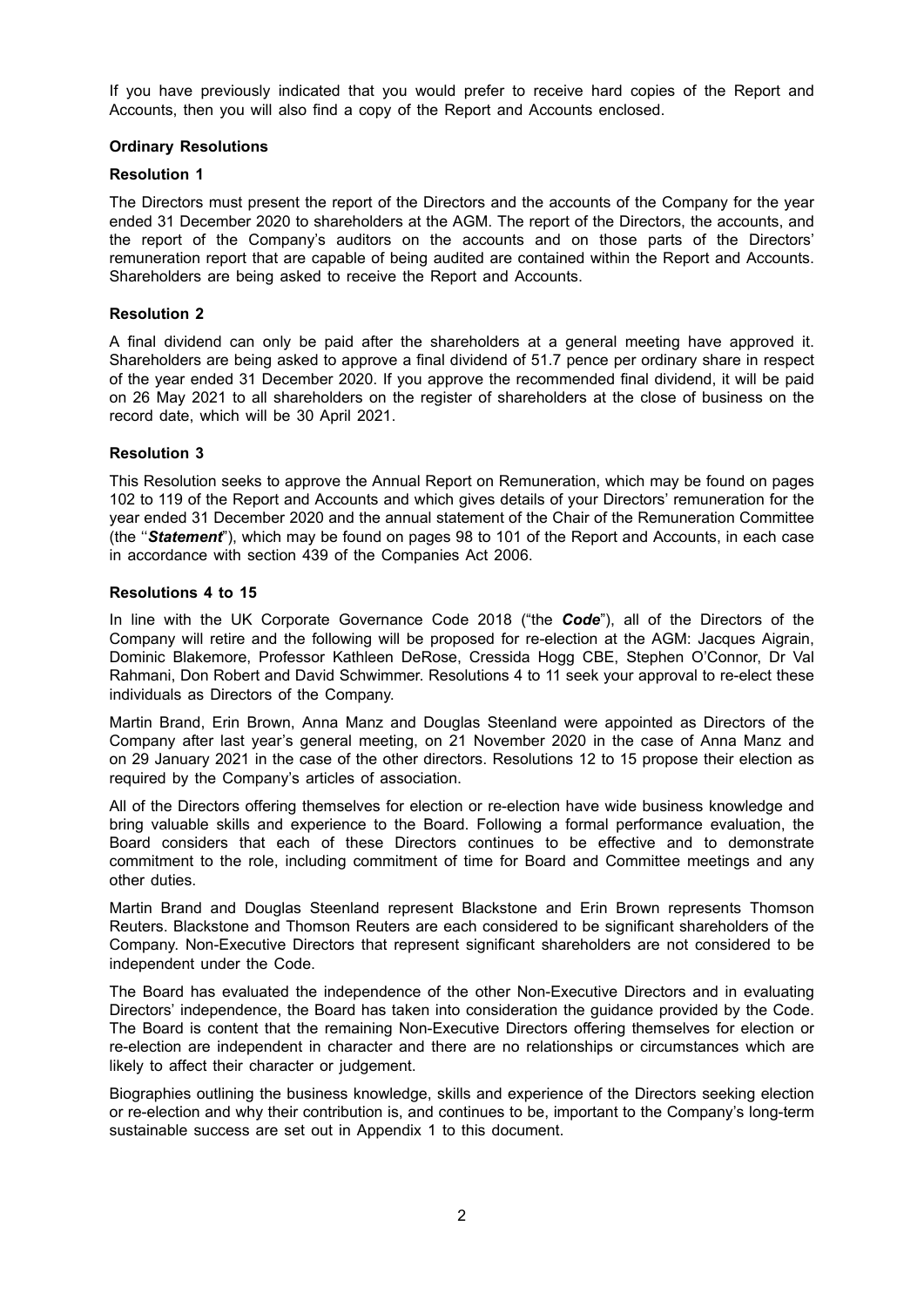# **Resolution 16**

The auditors of a company must be re-appointed at each general meeting at which accounts are laid. This Resolution seeks your approval to re-appoint Ernst & Young LLP as auditors of the Company, to hold office until the conclusion of the next general meeting of the Company at which accounts are laid.

An assessment of the effectiveness, independence and objectivity of the auditors has been undertaken by the Audit Committee which has recommended to the Board that Ernst & Young LLP be re-appointed as auditors of the Company.

## **Resolution 17**

Shareholders are being asked to authorise the Directors to determine Ernst & Young LLP's remuneration as auditors.

## **Resolution 18**

The Directors may only allot shares or grant rights to subscribe for, or convert any security into, shares if authorised to do so by shareholders. The authority conferred on the Directors at last year's annual general meeting under section 551 of the Companies Act 2006 to allot shares or grant rights to subscribe for, or convert any security into, shares in the share capital of the Company expires on the date of the AGM. Paragraph (a)(i)(A) of this Resolution will, if passed, authorise the Directors to allot the Company's shares or grant rights to subscribe for, or convert any security into, shares in the Company up to a maximum nominal amount of £12,818,169. This amount represents 33.3 per cent. of the Company's existing issued ordinary share capital (taking into account both the voting ordinary shares and Limited-voting Ordinary Shares in issue) as at 18 March 2021, being the latest practicable date prior to publication of the Notice of AGM. Paragraph (a)(i)(B) of this Resolution authorises the Directors to allot, including the shares referred to in paragraph (a)(i)(A) of this Resolution, further of the Company's unissued shares up to an aggregate nominal amount of £25,636,339 (representing 66.6 per cent. of the Company's existing issued ordinary share capital (taking into account both the voting ordinary shares and Limited-voting Ordinary Shares in issue) as at 18 March 2021, being the latest practicable date prior to publication of the Notice of AGM) in connection with a pre-emptive offer to existing shareholders by way of a rights issue (with exclusions to deal with fractional entitlements to shares and overseas shareholders to whom the rights issue cannot be made due to legal and practical problems). This is in accordance with the most recent institutional guidelines published by the Investment Association.

This authority will expire (unless previously unconditionally renewed, varied or revoked) on the conclusion of the annual general meeting of the Company next year. The Board has no current intention to exercise this authority, but considers it prudent to maintain the flexibility it provides. It is noted that all Directors will, consistent with the Company's current practice, be submitted for reelection at the 2022 annual general meeting irrespective of whether the above authority is used.

# **Resolution 19**

This Resolution seeks to grant the authority for the Company and its subsidiaries to make political donations to political parties and independent election candidates, to other political organisations and to incur political expenditure.

It is not the policy of the Company to make political donations of this type and the Directors have no intention of changing that policy or of using the authority for this purpose. However, as a result of the wide definitions in the Companies Act 2006 of matters constituting political donations, normal expenditure (such as expenditure on organisations concerned with matters of public policy, law reform and representation of the business community) and business activities (such as communicating with the government and political parties at local, national and international level on matters vital to the Company's business interests) might be construed as political expenditure or as a donation to a political party, an independent election candidate or other political organisation and fall within the restrictions of the Companies Act 2006.

This Resolution does not purport to authorise any particular donation or expenditure but is expressed in general terms as required by the Companies Act 2006 and is intended to avoid inadvertent infringement of the statute by the Company. The Directors do not intend to use this authority to make political donations within the normal meaning of that expression. If passed, this Resolution would allow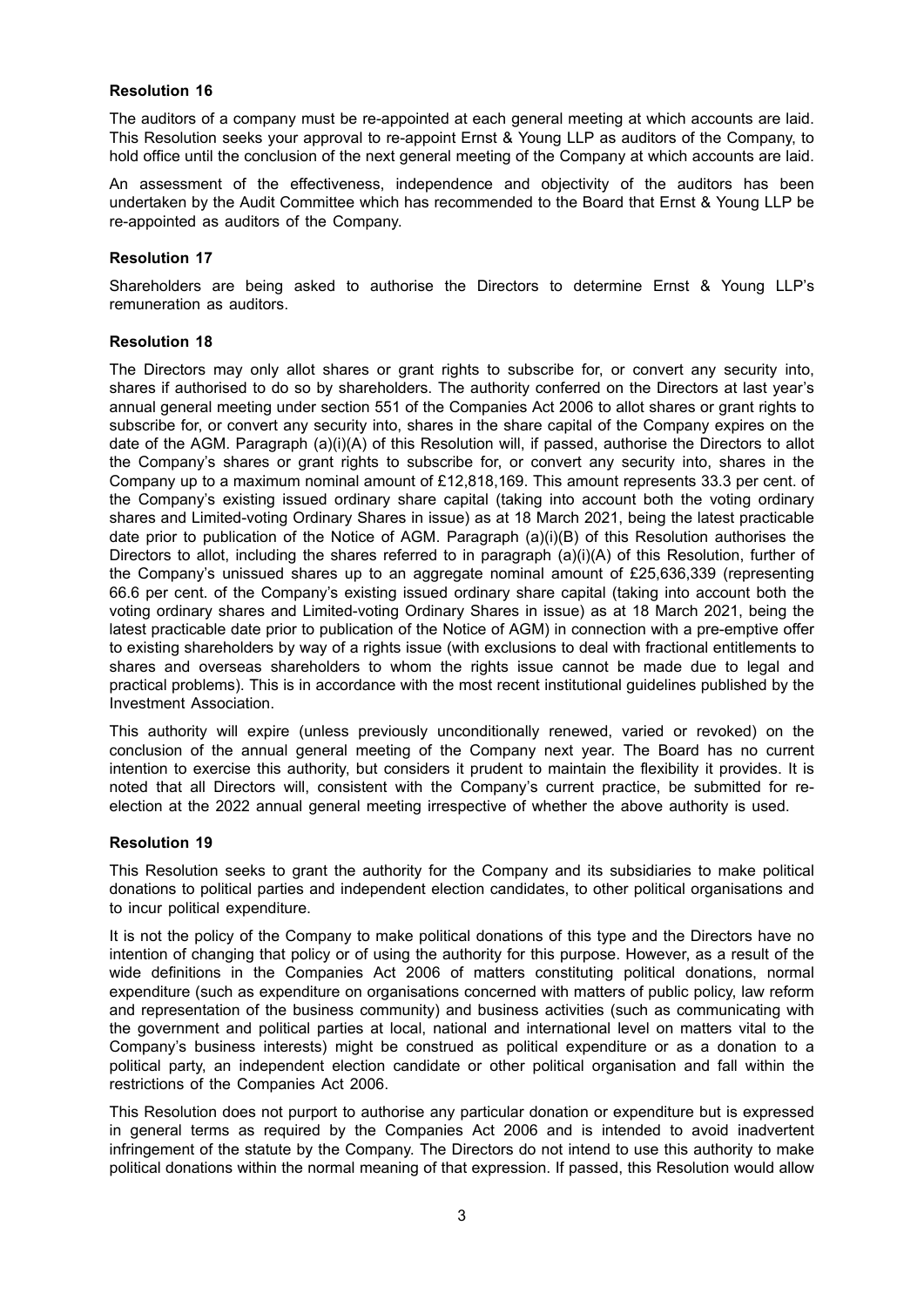the Company and its subsidiaries to make donations to political parties, independent election candidates and other political organisations and to incur political expenditure (as defined in the Companies Act 2006) in accordance with the terms of this Resolution (which include an aggregate limit on such donations and expenditure made or incurred by the Company and its subsidiaries of £100,000 (or the equivalent amount in any other currency)). This Resolution has effect for the period commencing on the date of this Resolution and ending on the conclusion of the Company's next annual general meeting. Any political donation made or political expenditure incurred which is in excess of £2,000 will be disclosed in the Company's annual report and accounts for the year ended 31 December 2021, as required by the Companies Act 2006.

# **Resolution 20**

Authority is sought to approve the adoption of the London Stock Exchange Group SAYE Option Plan (the "*UK SAYE*"). The Company considers employee share ownership to be a key part of the Company's overall remuneration strategy which enables the Company to align the interests of employees and shareholders, and to recruit, retain and motivate employees at all levels within the Group. The existing London Stock Exchange Group SAYE Option Scheme was approved by shareholders on 20 July 2011 and was subject to updates on 17 July 2013 and 6 April 2014. The terms of the existing London Stock Exchange Group SAYE Option Scheme permit the grant of options under it. The existing London Stock Exchange Group SAYE Option Scheme will expire on 20 July 2021. The UK SAYE includes minor changes when compared to the rules of the existing London Stock Exchange Group SAYE Option Scheme in order to refresh the plan and to keep the plan in line with changing legislation and market practice, and to maximise our employees' opportunity to participate. A summary of the principal provisions of the UK SAYE is set out in Appendix 2 on pages 24 to 26 of this Notice of AGM.

## **Special Resolutions**

## **Resolution 21**

Authority is sought to approve and adopt amended articles of association of the Company (the "*New Articles*") principally in order to reflect the rights of the Limited-voting Ordinary Shares issued in connection with the Company's acquisition of Refinitiv and other developments in law and practice since the Company's current articles of association (the "*Existing Articles*") were last amended in 2016. The proposed changes are summarised below:

# **1. Limited-voting Ordinary Shares**

Articles 13 to 24 in the New Articles reflect the rights of the Limited-voting Ordinary Shares issued in connection with the Company's acquisition of Refinitiv and approved by shareholders on 26 November 2019. Consequential changes have also been made to the definitions to reflect the new provisions. A summary of the rights attaching to the Limited-voting Ordinary Shares is available on the Company's website at www.lseg.com and in the Prospectus issued by the Company on 9 December 2020 (also available on the Company's website at www.lseg.com).

### **2. Hybrid General Meetings**

The proposed amendments include the power for the Company to hold hybrid general meetings (including annual general meetings) which will allow the Company to offer shareholders a combination of physical meeting location and online participation through electronic facilities for future meetings. The New Articles do not give the Directors the power to hold a solely electronic, or 'virtual', meeting. The Directors consider that the Company should have the ability to convene hybrid general meetings to allow shareholders to attend and participate in future general meetings by means other than physical attendance only. Consequential changes have also been made to the construction section of the New Articles.

### **3. General Meeting Postponement / Change of Location**

In line with current market practice, the New Articles permit the notice of any change of location or postponement of a general meeting to be advertised in the manner that the Directors (in their discretion) decide, rather than in a national newspaper.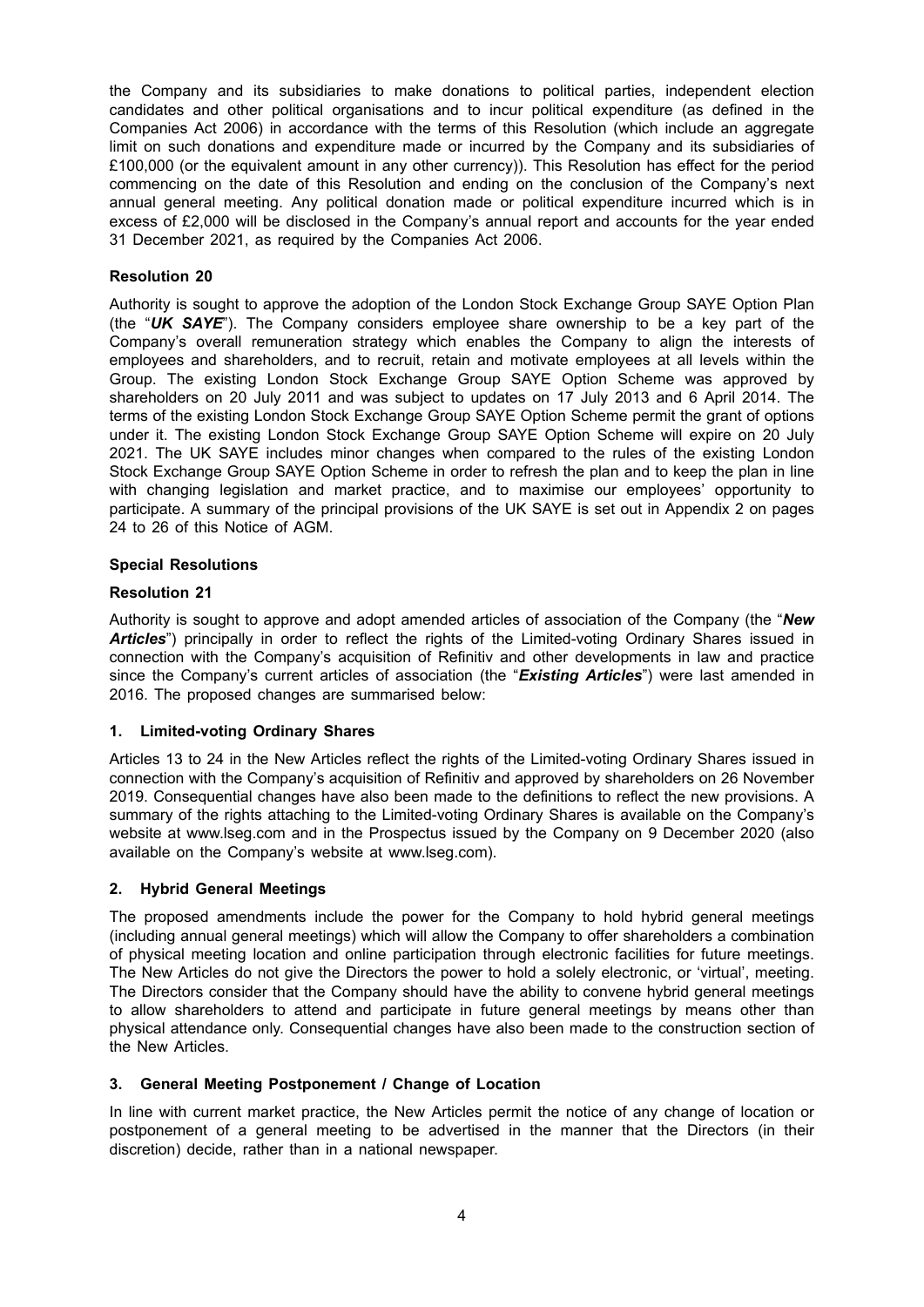# **4. Deletion of Scheme of Arrangement provisions**

Articles 215 and 216, which were approved on 4 July 2016 in connection with the proposed all-share merger of equals between the Company and Deutsche Börse AG (which was prohibited by the European Commission on 29 March 2017), are now being deleted in full.

# **5. Untraced Shareholders**

In line with market practice, it is proposed that the New Articles provide additional flexibility in relation to the sale of shares owned by shareholders who are untraced after a period of at least 12 years. Under the Existing Articles, the Company is required to give notice to untraced shareholders of an intention to sell their shares by way of an advertisement in one national daily newspaper and one local newspaper circulating in the area of the untraced shareholder's last known address. Under the New Articles, the Company must instead send a notice to the untraced shareholder's last known address, having made reasonable enquiries to establish the address of the shareholder or person entitled to the shares. Under the New Articles, in respect of shares sold on behalf of an untraced member, the obligation to obtain the best price reasonably obtainable has been removed and the Company may use the proceeds in any way as the Board may from time to time think fit.

## **6. Remuneration of Directors**

The New Articles reflect that, pursuant to an ordinary resolution passed by the Company on 8 August 2007, the maximum amount of the aggregate remuneration of the Directors who do not hold executive office for their services (excluding fees as Chair or for other services or any other amounts payable under any other provision of the New Articles) was set at £1,500,000.00.

### **7. Appointment and Retirement of Directors**

The New Articles will be amended to clarify the position in relation to the annual retirement of Directors in line with the recommendations of the Code and the Company's current practice of ensuring that all Directors stand for re-election at Annual General Meetings.

## **8. Disqualification and Removal of Directors**

The New Articles align the Company's practices regarding the disqualification and removal of Directors on mental health grounds to current legislation and practice.

### **9. Dividends**

The New Articles allow the Directors greater flexibility in relation to the method of payments of dividends, including payment by bank transfer, electronic means or any other manner as the Directors may decide.

### **10. Other**

A range of minor and technical amendments have also been made to modernise the language and provide clarity. Proposed amendments include (i) the adoption of gender-neutral language throughout; (ii) changing references to "signed" documents to "executed" documents to account for a wider means of authentication in line with law and the Company's existing practice; and (iii) minor amendments to reflect the UK's exit from the European Union.

It is also proposed that redundant provisions or provisions which are not relevant to the Company (such as provisions relating to the issuance of bearer shares which are no longer permitted under the Companies Act 2006 and provisions regarding authorised share capital) shall be removed in the New Articles. The New Articles also remove provisions in the Existing Articles that replicate requirements contained in the Companies Act 2006, such as the authority to allot shares under section 551 and the disapplication of pre-emption rights under section 561.

In accordance with Listing Rule 13.8.10 of the UK Listing Rules, the New Articles will be available for inspection during normal business hours from the date of dispatch of this Notice until the date of the meeting (Saturdays, Sundays and public holidays excepted) and for a period of 15 minutes prior to and during the continuance of the AGM at the registered office of the Company and at the offices of Freshfields Bruckhaus Deringer LLP, 100 Bishopsgate, London, EC2P 2SR.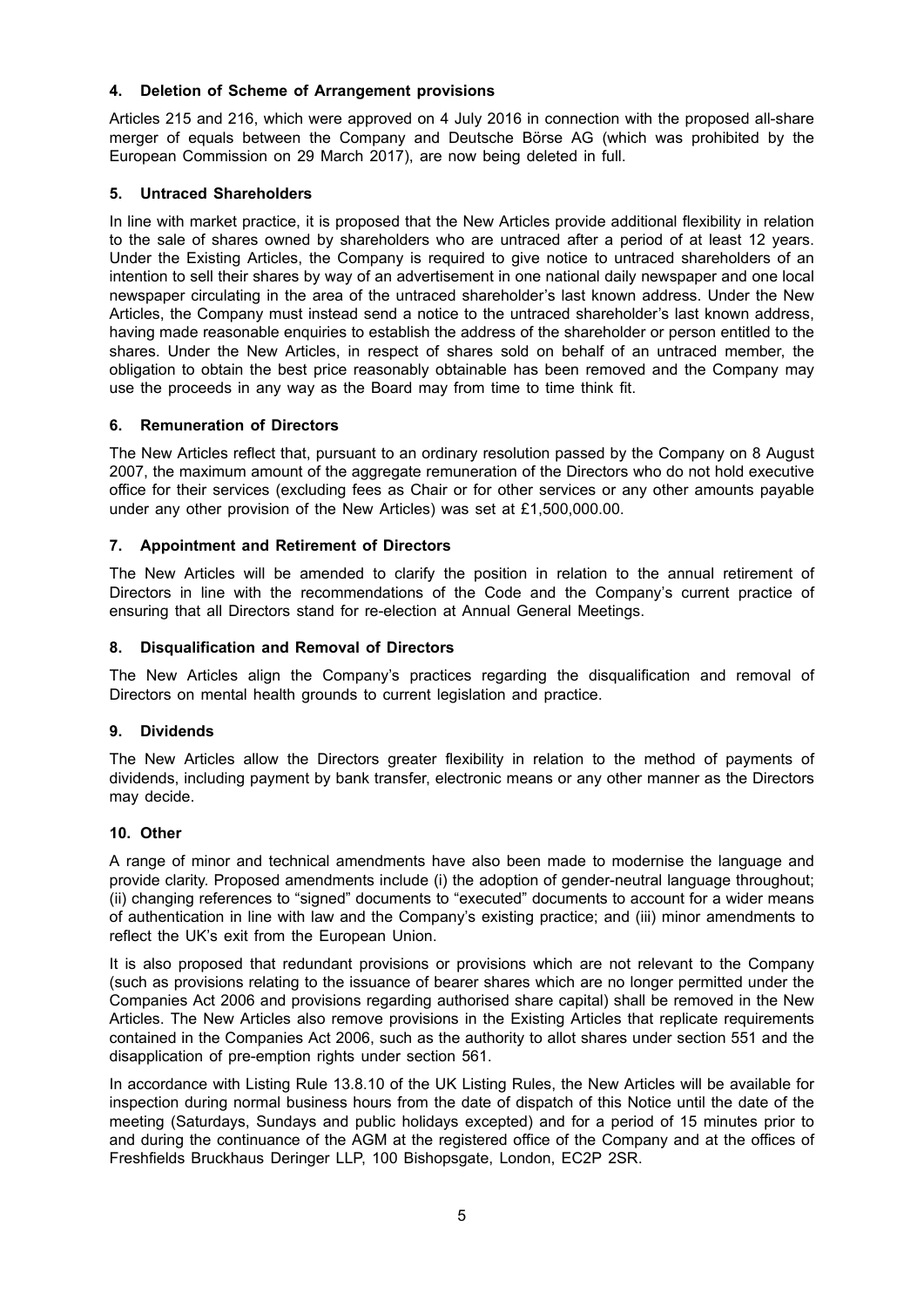A copy of the New Articles (together with a copy of the existing articles of association marked to show the changes being proposed in Resolution 21) is also available for inspection on the Company's website www.lseg.com/investor-relations.

So that appropriate arrangements can be made for shareholders wishing to inspect documents, we request that shareholders contact the Company Secretary by email at ir@lseg.com in advance of any visit to ensure that access can be arranged. Any such access will be subject to health and safety requirements and any limits on gatherings, social distancing or other measures imposed or recommended by the UK Government.

# **Resolutions 22 and 23**

Resolution 22 seeks to replace the authority conferred on the Directors at last year's annual general meeting to allot ordinary shares, or grant rights to subscribe for, or convert securities into, ordinary shares, or sell treasury shares for cash (other than pursuant to an employee share scheme) without application of the pre-emption rights pursuant to section 561 of the Companies Act 2006. Apart from rights issues or any other pre-emptive offer concerning equity securities, the authority contained in Resolution 22 will be limited to the issue of shares for cash (which includes the sale on a non-preemptive basis of any shares held in treasury) up to an aggregate nominal value of £1,922,725 which represents approximately 5 per cent. of the Company's issued share capital as at 18 March 2021, being the latest practicable date prior to the publication of the Notice of AGM.

The Directors intend to adhere to the provisions in the Pre-emption Group's Statement of Principles as updated in March 2015, and not allot shares for cash on a non-pre-emptive basis pursuant to the authority in Resolution 18 in excess of an amount equal to 7.5 per cent. of the total issued ordinary share capital of the Company (taking into account both the voting ordinary shares and Limited-voting Ordinary Shares in issue) excluding treasury shares within a rolling three-year period, without prior consultation with shareholders, other than in connection with the authority conferred by Resolution 23 (if passed).

If given, this authority will expire (unless previously unconditionally renewed, varied or revoked) on the conclusion of the annual general meeting of the Company next year or, if earlier, 15 months from the date of Resolution 22.

The authority that Resolution 23 would confer is in addition to the authority conferred by Resolution 22. It is limited to the issue of shares for cash (which includes the sale on a non-preemptive basis of any shares held in treasury) up to an aggregate nominal value of £1,922,725, which represents approximately a further 5 per cent. of the Company's issued share capital as at 18 March 2021, being the latest practicable date prior to the publication of the Notice of AGM. This further authority may only be used for an issue of shares for cash for the purposes of financing (or refinancing, if the authority is used within six months of the original transaction) a transaction which the directors determine to be an acquisition or other capital investment of a kind contemplated by the Pre-emption Group's Statement of Principles as updated in March 2015.

If given, this authority will expire (unless previously unconditionally renewed, varied or revoked) on the conclusion of the annual general meeting of the Company next year or, if earlier, 15 months from the date of Resolution 23. The Directors have no present intention of exercising either the authority under Resolution 22 or the authority under Resolution 23 and the Company intends to renew each of these authorities annually. A sale of treasury shares will be treated as an issue of shares for the purposes of these Resolutions.

# **Resolution 24**

This Resolution replaces the authority given at last year's annual general meeting for the Company to make market purchases of its own ordinary shares as permitted by the Companies Act 2006. The terms of the authority are set out in this Resolution. Approval of this Resolution would enable the Company to purchase up to a maximum of 55,581,306 ordinary shares of  $6^{79/86}$  pence each in the capital of the Company (representing 10 per cent. of the issued ordinary share capital of the Company (taking into account both the voting ordinary shares and Limited-voting Ordinary Shares in issue) as at 18 March 2021, being the latest practicable date prior to publication of the Notice of AGM). The price per ordinary share that the Company may pay is set at a minimum amount of the nominal value of each ordinary share and a maximum amount of the higher of: (i) 105 per cent. of the average of the previous five business days' middle market prices as derived from the Daily Official List of the London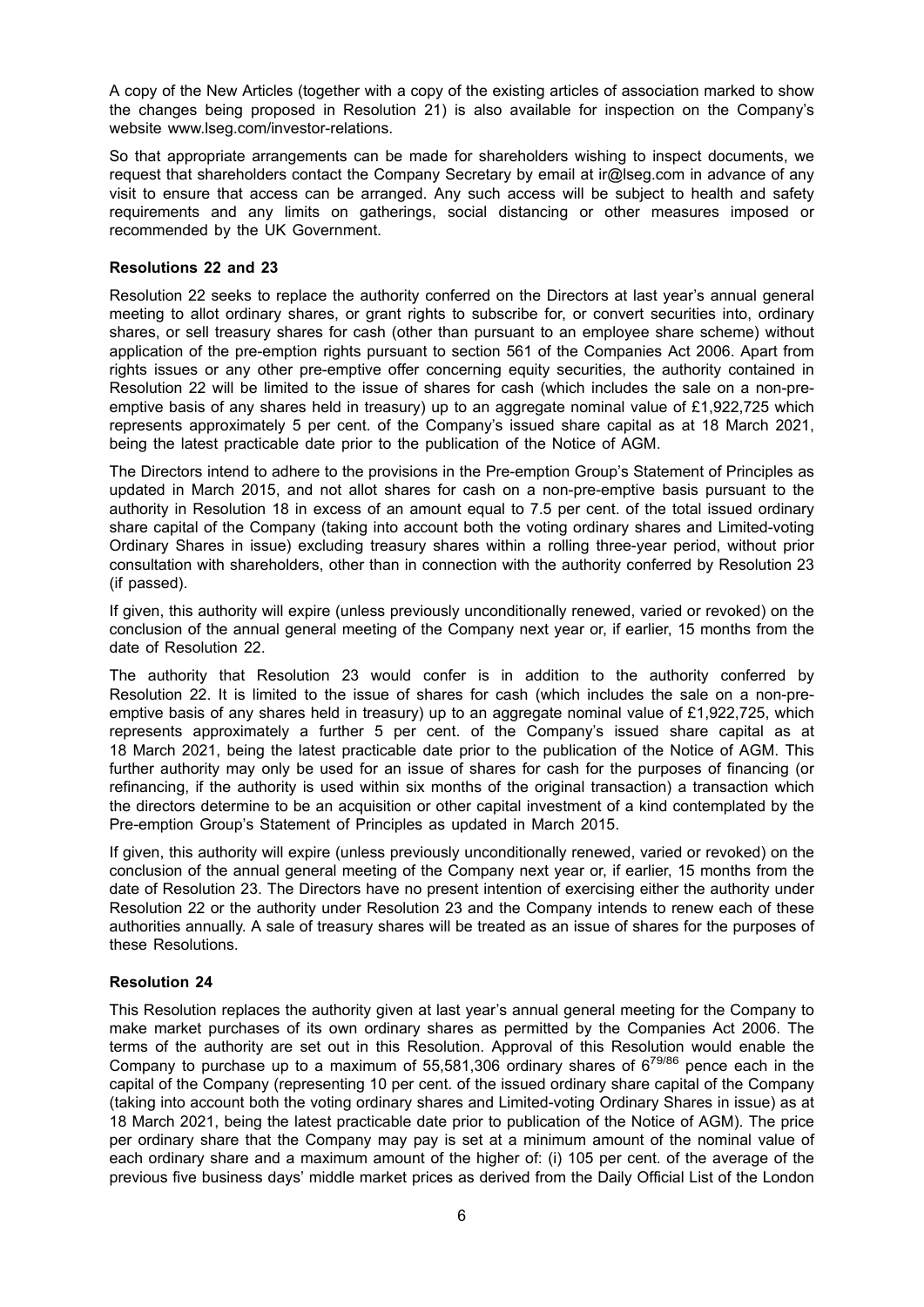Stock Exchange; and (ii) the higher of the price of the last independent trade of an ordinary share and the highest current independent bid for an ordinary share on the trading venue where the purchase is carried out.

The Directors continually assess the Company's capital management position in accordance with its capital management framework. In certain circumstances, it may be advantageous for the Company to purchase its own shares. The Directors consider it to be desirable for the general authority to be available to provide flexibility in the management of the Company's capital resources. The Directors will only exercise the authority if the Directors believe that such exercise would in their opinion result in an increase in earnings per share and would be likely to promote the success of the Company for the benefit of its shareholders as a whole.

Any ordinary shares purchased pursuant to the authority conferred by this Resolution may be cancelled or held by the Company as treasury shares, within the limits allowed by law. Such treasury shares may subsequently be cancelled, sold for cash or used to satisfy options and awards issued to employees pursuant to the Company's employee share schemes or otherwise disposed of by the Directors in accordance with the requirements of the relevant legislation and the authority relating to rights of pre-emption granted by the shareholders in general meetings.

This authority will expire (unless previously unconditionally renewed, varied or revoked) on the conclusion of the annual general meeting of the Company next year or, if earlier, 18 months from the date of this Resolution.

The total number of ordinary shares which may be issued on the exercise of outstanding options or vesting of awards as at 18 March 2021, being the latest practicable date prior to publication of the Notice of AGM, is 3,473,086 which represents 0.62 per cent. of the issued ordinary share capital of the Company (taking into account both the voting ordinary shares and Limited-voting Ordinary Shares in issue) as at that date. If the Company were to purchase shares up to the maximum permitted by this Resolution the proportion of ordinary shares subject to outstanding options and awards would represent 0.69 per cent. of the issued ordinary share capital (taking into account both the voting ordinary shares and Limited-voting Ordinary Shares in issue) as at 18 March 2021, being the latest practicable date prior to publication of the Notice of AGM. There are no warrants outstanding.

# **Resolution 25**

This Resolution renews the authority given at last year's annual general meeting for the Company to call general meetings (other than annual general meetings) on 14 clear days' notice. This Resolution is required pursuant to the Companies (Shareholders' Rights) Regulations 2009 which increase the notice period for general meetings of the Company to 21 days, unless shareholders approve the calling of meetings (other than an annual general meeting) on 14 days' notice by an annual special resolution. It is intended that the shorter notice period would not be used as a matter of routine for such meetings, but only where the flexibility is merited by the business of the meeting and is thought to be in the interests of shareholders as a whole. The Company is also required to meet any applicable requirements for electronic voting under the Companies (Shareholders' Rights) Regulations 2009 before it can call a general meeting on 14 days' notice. The approval granted by this Resolution will be effective until the Company's next annual general meeting, when it is intended that a similar resolution will be proposed.

### **What to do next**

I would ask you to complete the pink Form of Proxy, and return it in the prepaid envelope provided (no postage is required if posted within the UK) to the Company's Registrars, Equiniti, at Aspect House, Spencer Road, Lancing, West Sussex BN99 6DA so as to arrive as soon as possible but in any event not later than 12 p.m. on 26 April 2021. Alternatively if you would prefer to appoint a proxy or proxies electronically, you may do so via the website run by Equiniti at www.sharevote.co.uk using the Voting ID, Task ID and Shareholder Reference Number provided on the pink Form of Proxy or, if you are a CREST member, by following the procedure explained in Note 8 of the Notes to the Notice of AGM. **As shareholders will not be able to attend the AGM, shareholders are urged to complete and return a proxy form appointing the Chair of the meeting, as their proxy. This will ensure that your vote will be counted.** Further details relating to voting by proxy are set out in the Notes to the Notice of AGM on pages 14 to 17 of this document.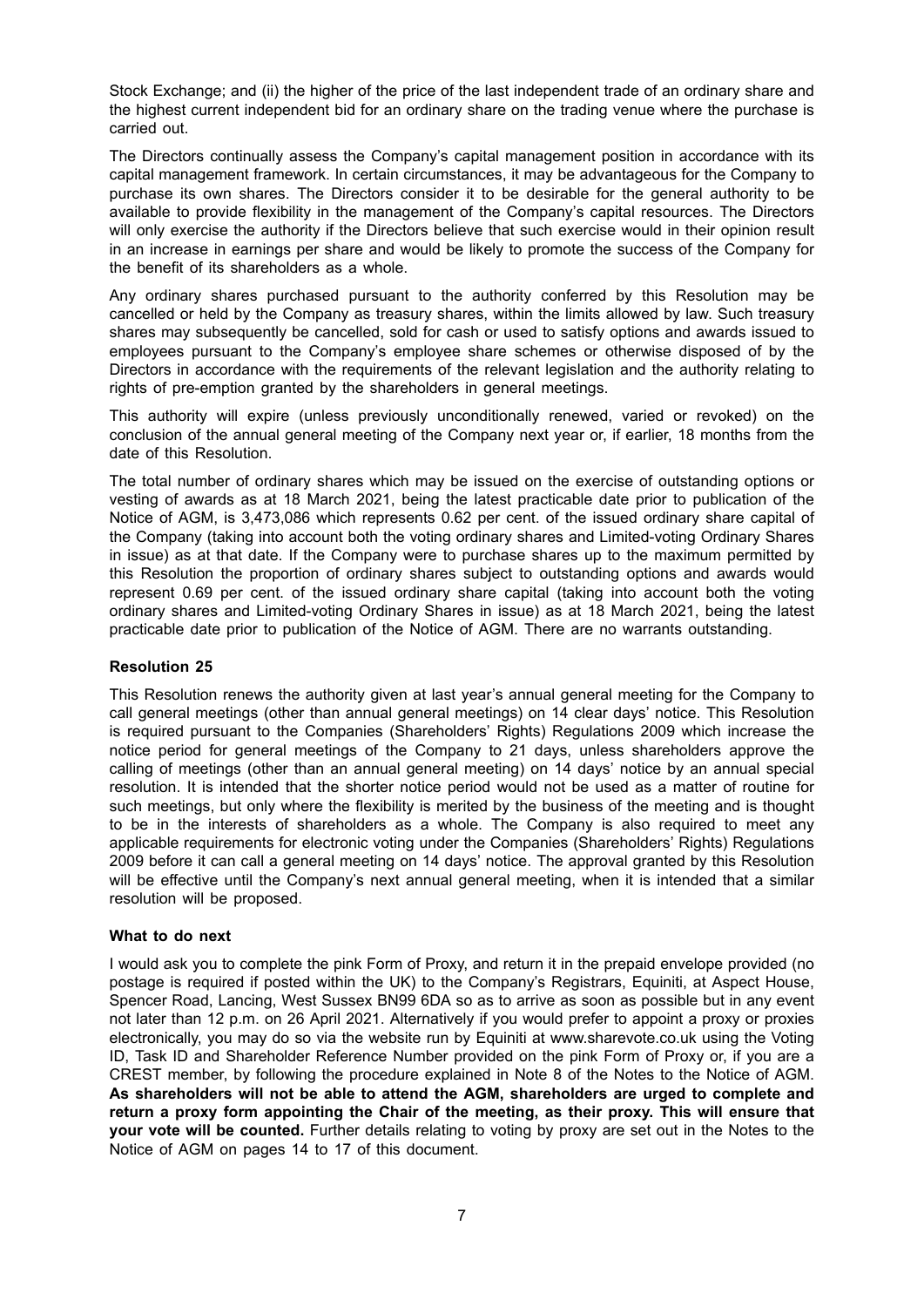## **Shareholder Helpline**

If you have any questions relating to the enclosed documents and/or relating to special measures in response to COVID-19 (in the event that we are required to put these in place), please call the Company's Registrars, Equiniti, on 0371 384 2544 (from within the UK). Lines are open from 8.30 a.m. to 5.30 p.m. (London time), Monday to Friday (excluding English and Welsh public holidays). If calling from overseas, please call the following number instead: +44 121 415 7047. The helpline cannot give any financial, legal or tax advice.

## **Documents available for inspection**

Subject to UK Government guidance, the following documents are available for inspection at the registered office of the Company and at the offices of Freshfields Bruckhaus Deringer LLP, 100 Bishopsgate, London EC2P 2SR during usual business hours on any weekday (public holidays excepted) from the date of the Notice of AGM until the conclusion of the AGM and will also be available for inspection at the AGM venue from at least 15 minutes before the AGM until it ends:

- a copy of the Company's articles of association;
- a copy of the New Articles proposed (together with a copy of the existing articles of association marked to show the changes being proposed in Resolution 21);
- copies of the service contracts or letters of appointment of the Directors of the Company;
- a copy of the UK SAYE rules; and
- the Report and Accounts.

So that appropriate arrangements can be made for shareholders wishing to inspect documents, we request that shareholders contact the Company Secretary by email at ir@lseg.com in advance of any visit to ensure that access can be arranged. Any such access will be subject to health and safety requirements and any limits on gatherings, social distancing or other measures imposed or recommended by the UK Government.

## **Recommendation**

**The Directors believe that all the proposed Resolutions to be considered at the AGM are in the best interests of the Company and its shareholders as a whole. Accordingly, the Directors unanimously recommend that you vote in favour of the Resolutions, as they intend to do in respect of their own beneficial holdings, totalling 17,907 ordinary shares and representing 0.0032 per cent. of the issued ordinary share capital of the Company (taking into account both the voting ordinary shares and Limited-voting Ordinary Shares in issue) as at 18 March 2021, being the latest practicable date prior to publication of the Notice of AGM.**

Yours sincerely

**Don Robert** *Chair*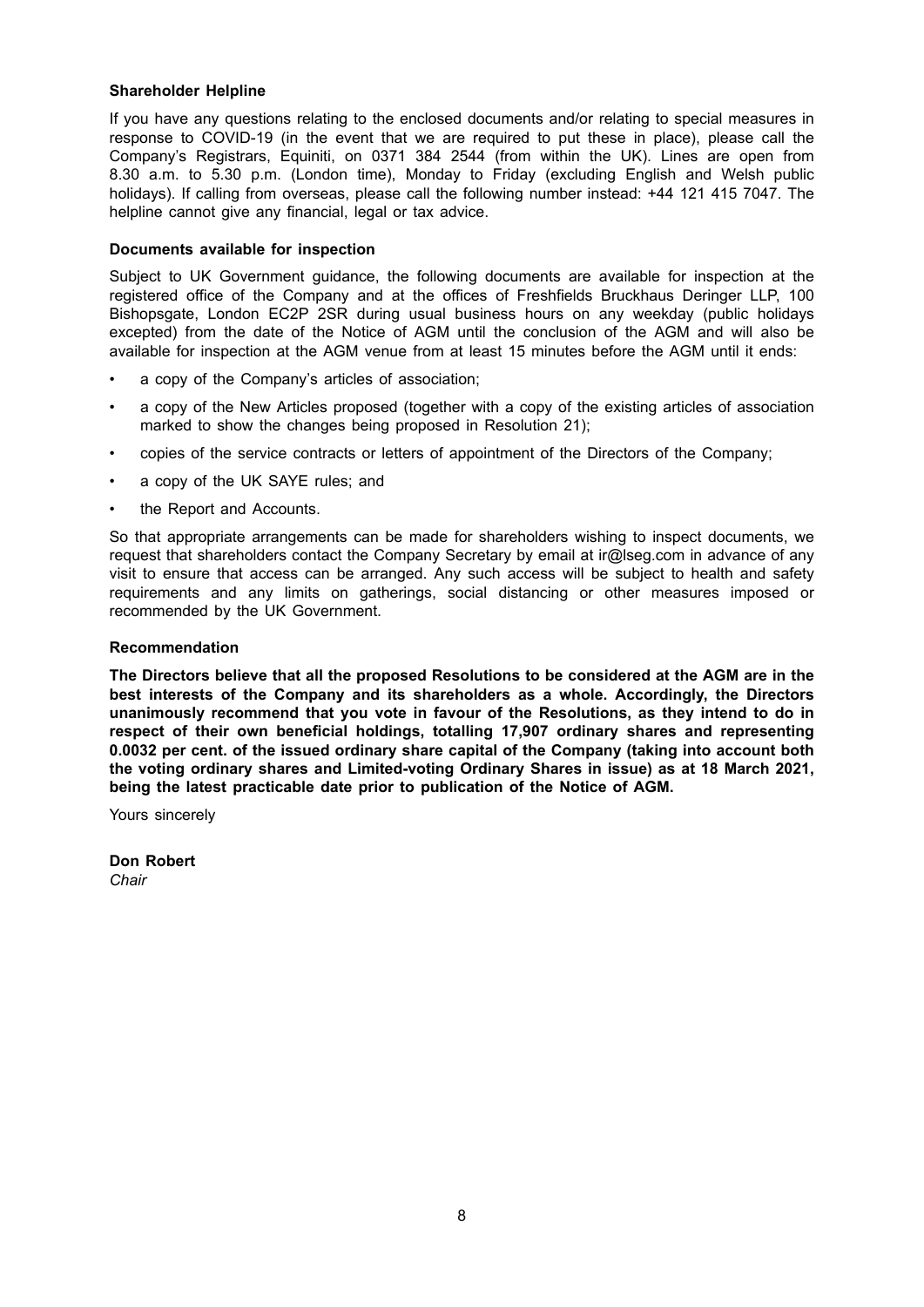NOTICE IS HEREBY GIVEN that the 2021 annual general meeting ("*AGM*") of London Stock Exchange Group plc (the "*Company*") will be held at 10 Paternoster Square, London, EC4M 7LS on 28 April 2021 at 12 p.m. to transact the following business:

#### **Ordinary Resolutions**

#### **RESOLUTION 1**

To receive the accounts of the Company for the year ended 31 December 2020 and the reports of the Directors and the auditors thereon.

#### **RESOLUTION 2**

To declare the final dividend for the year ended 31 December 2020 of 51.7 pence per ordinary share in the capital of the Company.

#### **RESOLUTION 3**

To approve the Annual Report on Remuneration and the annual statement of the Chair of the Remuneration Committee contained in the Company's Annual Report and Accounts for the year ended 31 December 2020, set out on pages 102 to 119 and 98 to 101 of the Report and Accounts, in accordance with section 439 of the Companies Act 2006.

#### **RESOLUTION 4**

To re-elect Jacques Aigrain as a Director of the Company who retires and, being eligible, offers himself for re-election.

## **RESOLUTION 5**

To re-elect Dominic Blakemore as a Director of the Company who retires and, being eligible, offers himself for re-election.

## **RESOLUTION 6**

To re-elect Professor Kathleen DeRose as a Director of the Company who retires and, being eligible, offers herself for re-election.

### **RESOLUTION 7**

To re-elect Cressida Hogg CBE as a Director of the Company who retires and, being eligible, offers herself for re-election.

#### **RESOLUTION 8**

To re-elect Stephen O'Connor as a Director of the Company who retires and, being eligible, offers himself for re-election.

#### **RESOLUTION 9**

To re-elect Dr Val Rahmani as a Director of the Company who retires and, being eligible, offers herself for re-election.

#### **RESOLUTION 10**

To re-elect Don Robert as a Director of the Company who retires and, being eligible, offers himself for re-election.

### **RESOLUTION 11**

To re-elect David Schwimmer as a Director of the Company who retires and, being eligible, offers himself for re-election.

# **RESOLUTION 12**

To elect Martin Brand as a Director of the Company.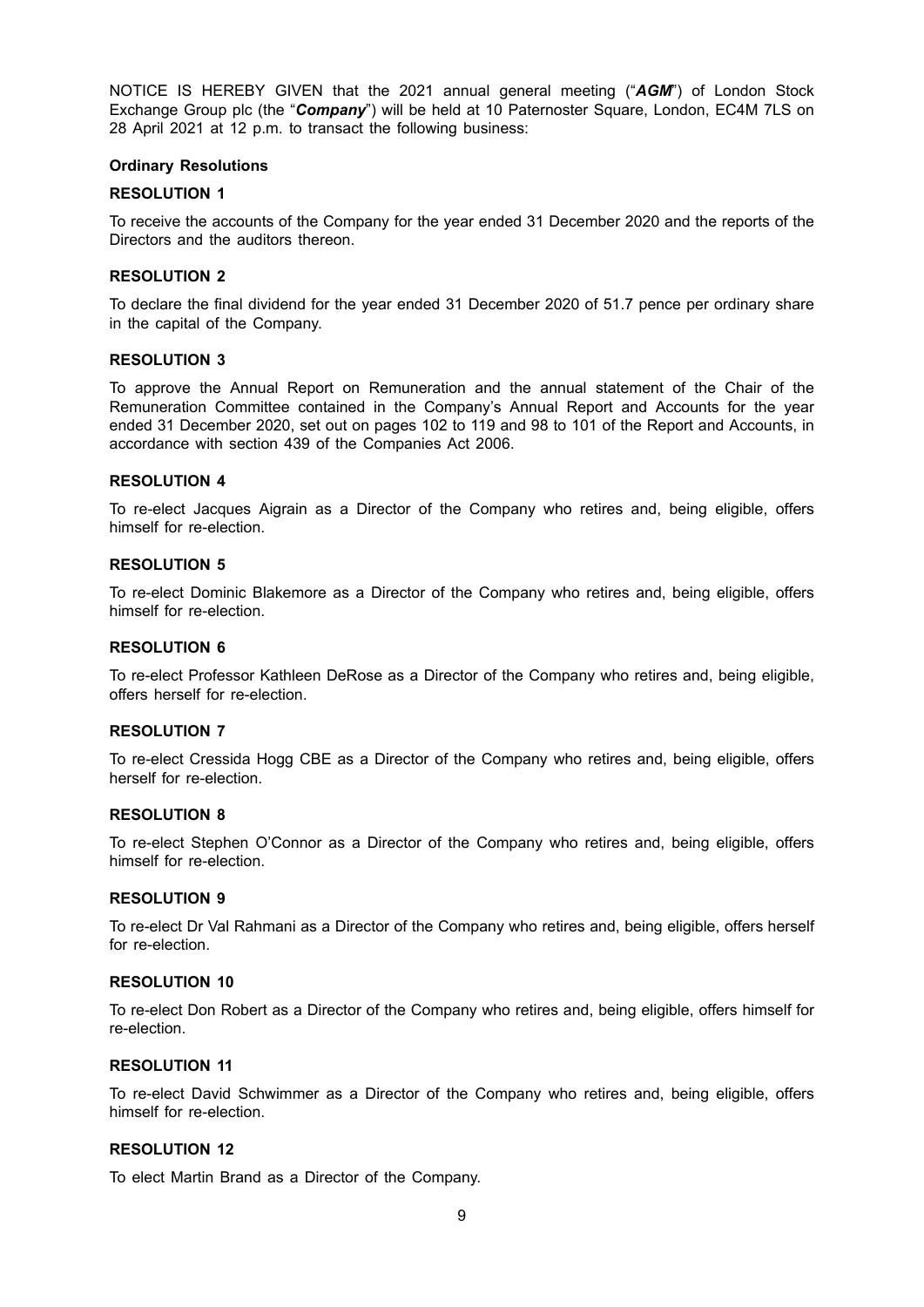# **RESOLUTION 13**

To elect Erin Brown as a Director of the Company.

## **RESOLUTION 14**

To elect Anna Manz as a Director of the Company.

## **RESOLUTION 15**

To elect Douglas Steenland as a Director of the Company.

## **RESOLUTION 16**

To re-appoint Ernst & Young LLP as auditors of the Company, to hold office until the conclusion of the next general meeting of the Company at which accounts are laid.

## **RESOLUTION 17**

To authorise the Directors to determine Ernst & Young LLP's remuneration as auditors of the Company.

## **RESOLUTION 18**

- (a) That the Directors be generally and unconditionally authorised pursuant to section 551 of the Companies Act 2006 to:
	- (i) allot shares in the Company, and to grant rights to subscribe for or to convert any security into shares in the Company:
		- (A) up to an aggregate nominal amount of £12,818,169; and
		- (B) comprising equity securities (as defined in the Companies Act 2006) up to an aggregate nominal amount of £25,636,339 (including within such limit any shares issued or rights granted under paragraph (A) above) in connection with an offer by way of a rights issue:
			- (I) to holders of ordinary shares in proportion (as nearly as may be practicable) to their existing holdings; and
			- (II) to people who are holders of other equity securities if this is required by the rights of those securities or, if the Directors consider it necessary, as permitted by the rights of those securities,

and so that the Directors may impose any limits or restrictions and make any arrangements which they consider necessary or appropriate to deal with treasury shares, fractional entitlements, record dates, legal, regulatory or practical problems in, or under the laws of, any territory or any other matter,

for a period expiring (unless previously unconditionally renewed, varied or revoked by the Company pursuant to a resolution approved in general meeting) at the end of the next annual general meeting of the Company after the date on which this Resolution is passed; and

- (ii) make an offer or agreement which would or might require shares to be allotted, or rights to subscribe for or convert any security into shares to be granted, after expiry of this authority and the Directors may allot shares and grant rights in pursuance of that offer or agreement as if this authority had not expired;
- (b) that subject to paragraph (c), all existing authorities given to the Directors pursuant to section 551 of the Companies Act 2006 be revoked by this Resolution; and
- (c) that paragraph (b) shall be without prejudice to the continuing authority of the Directors to allot shares, or grant rights to subscribe for or convert any security into shares, pursuant to an offer or agreement made by the Company before the expiry of the authority pursuant to which such offer or agreement was made.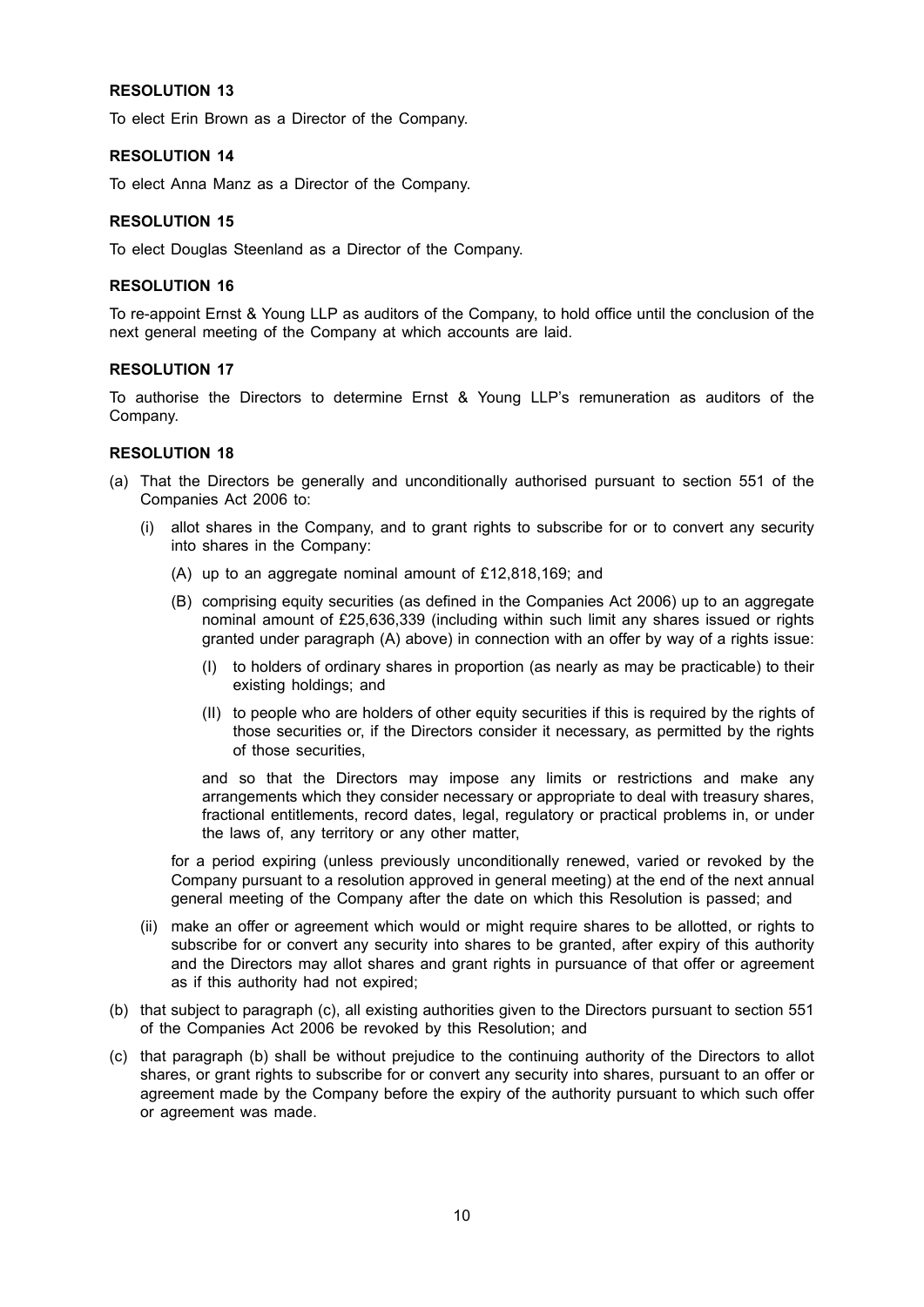# **RESOLUTION 19**

That the Company and any company which is or becomes a subsidiary of the Company during the period to which this Resolution relates be and are hereby generally authorised to:

- (a) make political donations to political parties and independent election candidates not exceeding £100,000 in total;
- (b) make political donations to political organisations other than political parties not exceeding £100,000 in total; and
- (c) incur political expenditure not exceeding £100,000 in total, during the period commencing on the date of this Resolution and ending on the conclusion of the Company's next annual general meeting after the date on which this Resolution is passed,

provided that in any event the aggregate amount of any such donations and expenditure made or incurred by the Company and its subsidiaries pursuant to this Resolution shall not exceed £100,000 (or the equivalent amount in any other currency, which shall be converted into Sterling at such rate as the Directors may in their absolute discretion determine to be appropriate).

Any terms used in this Resolution which are defined in Part 14 of the Companies Act 2006 shall bear the same meaning for the purposes of this Resolution.

# **RESOLUTION 20**

That the rules of the London Stock Exchange Group SAYE Option Plan (the "*UK SAYE*"), the principal features of which are summarised in Appendix 2 to this Notice of AGM, be approved and the Board be authorised to:

- (a) do all such other acts and things as it may consider appropriate to continue to operate the UK SAYE including making any changes to the rules of the UK SAYE necessary or desirable in order to ensure that the UK SAYE satisfies the requirements of Schedule 3 to the Income Tax (Earnings and Pensions) Act 2003; and
- (b) establish schedules to, or further incentive plans based on, the UK SAYE but modified to take account of local tax, exchange control or securities laws in overseas territories, provided that any awards made under such schedules or further plans are treated as counting against the limits on individual and overall participation in the UK SAYE.

### **Special Resolutions**

# **RESOLUTION 21**

That the articles of association of the Company produced to the meeting and initialled by the Chair for the purposes of identification be approved and adopted as the articles of association of the Company, in substitution for, and to the exclusion of, the existing articles of association of the Company, with immediate effect.

# **RESOLUTION 22**

That subject to the passing of Resolution 18 and in place of all existing powers the Directors be generally empowered pursuant to sections 570 and 573 of the Companies Act 2006 to allot equity securities (as defined in the Companies Act 2006) for cash, pursuant to the authority conferred by Resolution 18 as if section 561(1) of the Companies Act 2006 did not apply to the allotment. This power:

(a) expires (unless previously unconditionally renewed, varied or revoked by the Company pursuant to a resolution approved in general meeting) at the end of the next annual general meeting of the Company after the date on which this Resolution is passed or 15 months from the date of this Resolution (whichever is earlier), but the Company may make an offer or agreement which would or might require equity securities to be allotted after expiry of this power and the Directors may allot equity securities in pursuance of that offer or agreement as if this power had not expired; and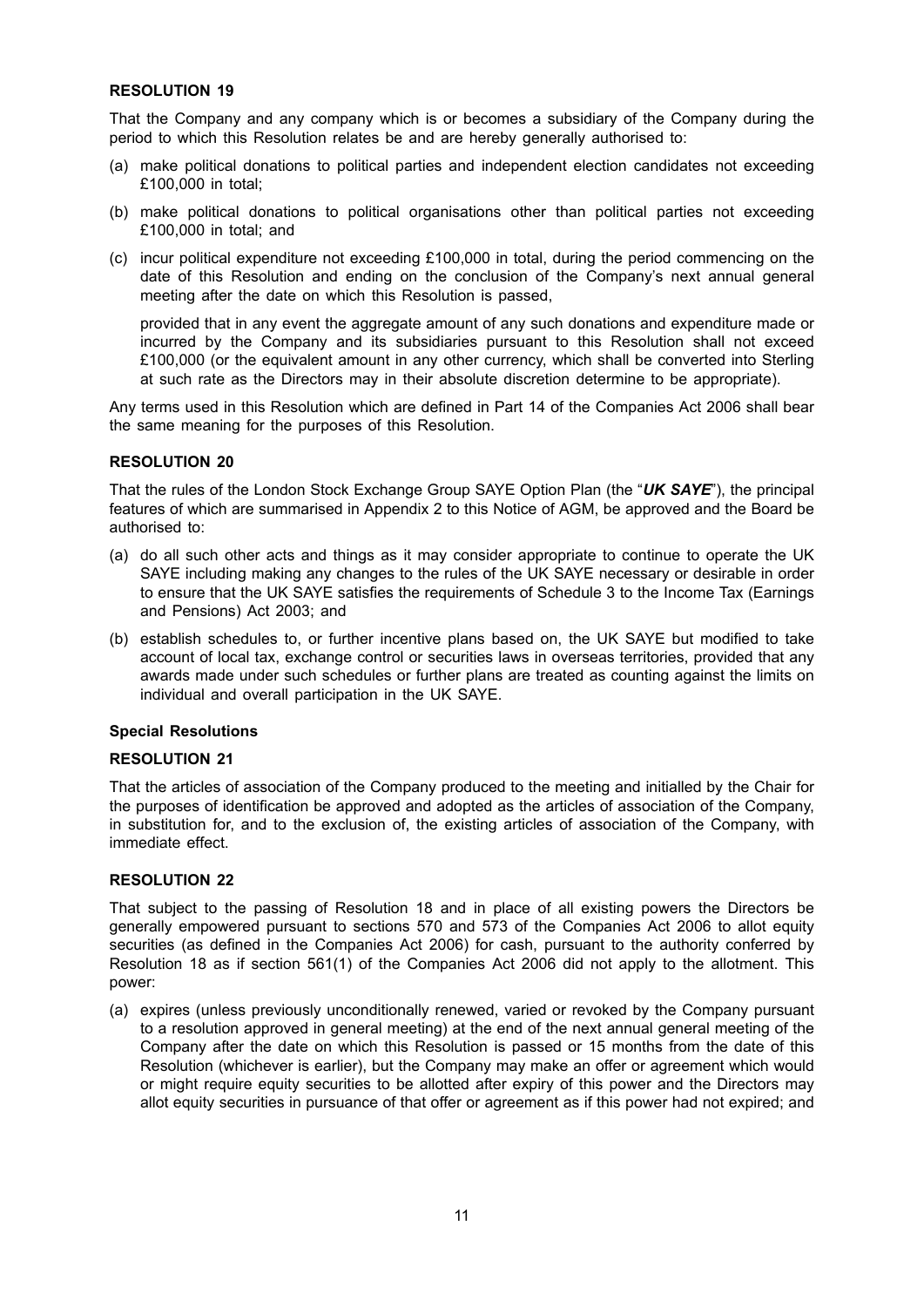- (b) shall be limited to the allotment of equity securities in connection with an offer of equity securities (but in the case of the authority granted under Resolution 18(a)(i)(B), by way of a rights issue only):
	- (i) to the holders of ordinary shares in proportion (as nearly as may be practicable) to their existing holdings; and
	- (ii) to people who are holders of other equity securities, if this is required by the rights of those securities or, if the Directors consider it necessary, as permitted by the rights of those securities,

except that the Directors may impose any limits or restrictions and make any arrangements which they consider necessary or appropriate to deal with treasury shares, fractional entitlements, record dates, legal, regulatory or practical problems in, or under the laws of, any territory or any other matter; and

(c) in the case of the authority granted under Resolution  $18(a)(i)(A)$ , shall be limited to the allotment of equity securities (otherwise than pursuant to paragraph (b) above) up to an aggregate nominal amount of £1,922,725.

This power applies in relation to a sale of shares which is an allotment of equity securities by virtue of section 560(3) of the Companies Act 2006 as if in the first paragraph of this Resolution the words ''pursuant to the authority conferred by Resolution 18" were omitted.

# **RESOLUTION 23**

That, subject to the passing of Resolution 18 and in addition to any power given to them pursuant to Resolution 22, the Directors be generally empowered pursuant to sections 570 and 573 of the Companies Act 2006 to allot equity securities (as defined in the Companies Act 2006) for cash, pursuant to the authority conferred by Resolution 18 as if section 561(1) of the Companies Act 2006 did not apply to the allotment. This power:

- (a) expires (unless previously unconditionally renewed, varied or revoked by the Company pursuant to a resolution approved in general meeting) at the end of the next annual general meeting of the Company after the date on which this Resolution is passed or 15 months from the date of this Resolution (whichever is earlier), but the Company may make an offer or agreement which would or might require equity securities to be allotted after expiry of this power and the directors may allot equity securities in pursuance of that offer or agreement as if this power had not expired; and
- (b) may only be exercised pursuant to the authority granted under Resolution 18(a)(i)(A), and shall be limited to the allotment of equity securities up to an aggregate nominal amount of £1,922,725 and provided that the allotment is for the purposes of financing (or refinancing, if the power is used within six months of the original transaction) a transaction which the Directors determine to be an acquisition or other capital investment of a kind contemplated by the Statement of Principles on Disapplying Pre-emption Rights most recently published by the Pre-emption Group prior to the date of the Notice of AGM.

This power applies in relation to a sale of shares which is an allotment of equity securities by virtue of section 560(3) of the Companies Act 2006 as if in the first paragraph of this Resolution the words ''pursuant to the authority conferred by Resolution 18" were omitted.

# **RESOLUTION 24**

That the Company be and is hereby generally and unconditionally authorised to make market purchases (within the meaning of section 693(4) of the Companies Act 2006) of its own ordinary shares, provided that:

- (a) the maximum number of ordinary shares authorised to be purchased is 55,581,306 in the capital of the Company;
- (b) the minimum price which may be paid for an ordinary share shall not be less than the nominal value of the ordinary shares at the time of purchase (which amount shall be exclusive of expenses);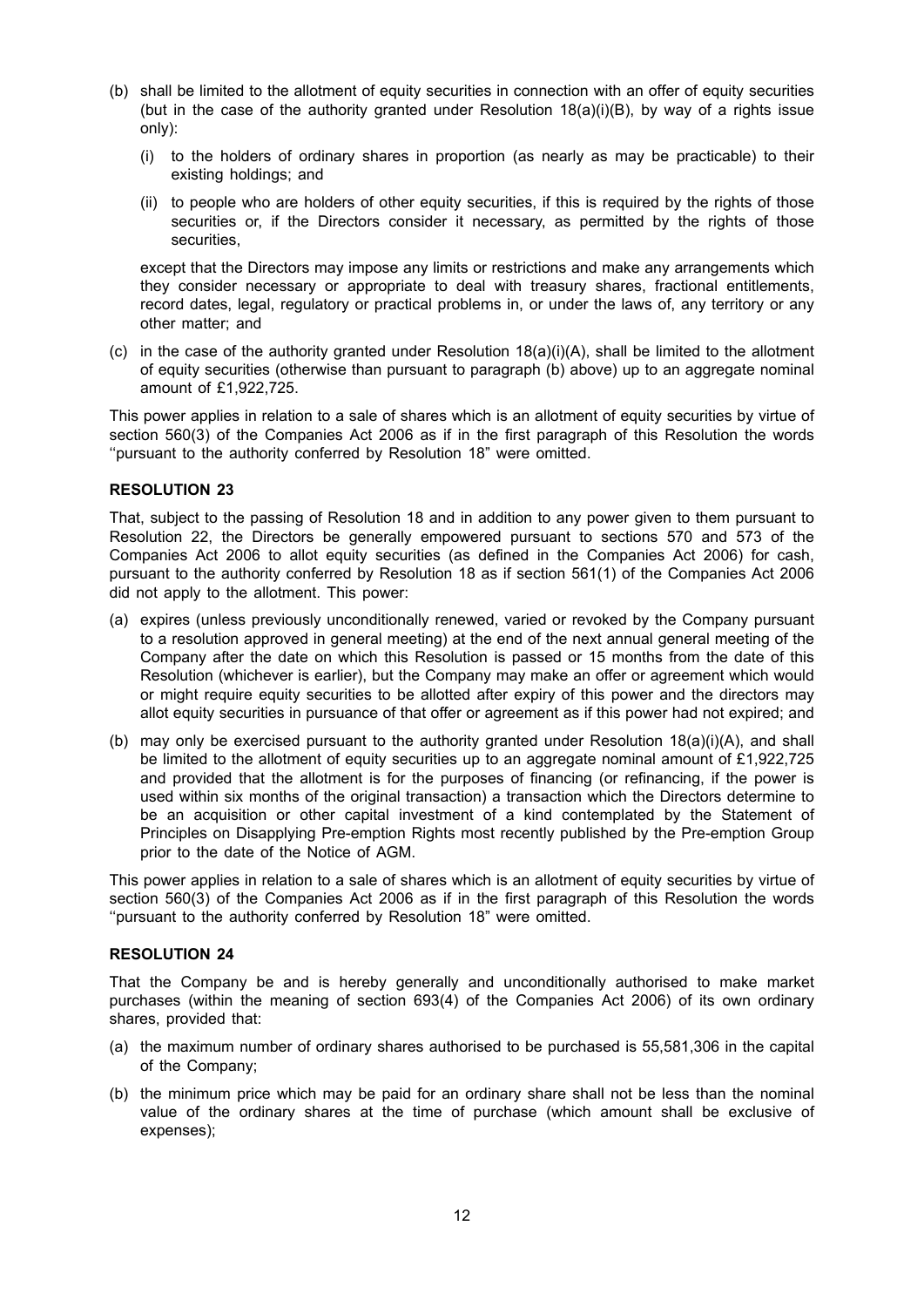- (c) the maximum price which may be paid for an ordinary share is, in respect of an ordinary share contracted to be purchased on any day, the higher of:
	- (i) an amount (exclusive of expenses) equal to 105 per cent. of the average of the mid-market quotations for an ordinary share of the Company as derived from the Daily Official List of the London Stock Exchange for the five business days immediately preceding the day on which the ordinary share is contracted to be purchased; and
	- (ii) an amount (exclusive of expenses) equal to the higher of the price of the last independent trade of an ordinary share and the highest current independent bid for an ordinary share on the trading venue where the purchase is carried out;
- (d) the authority hereby conferred shall expire at the conclusion of the next annual general meeting of the Company following the passing of this Resolution or 18 months from the date of this Resolution (whichever is earlier), unless such authority is unconditionally renewed pursuant to a resolution taking effect prior to such time; and
- (e) the Company may conclude a contract to purchase ordinary shares under the authority hereby conferred prior to the expiry of such authority which will or may be executed wholly or partly after such expiry, and may make a purchase of ordinary shares in pursuance of any such contract as if the authority hereby conferred had not expired.

# **RESOLUTION 25**

That a general meeting of the Company other than an annual general meeting may be called on not less than 14 clear days' notice.

By Order of the Board Lisa Condron, Company Secretary 22 March 2021

Registered Office: London Stock Exchange Group plc 10 Paternoster Square London EC4M 7LS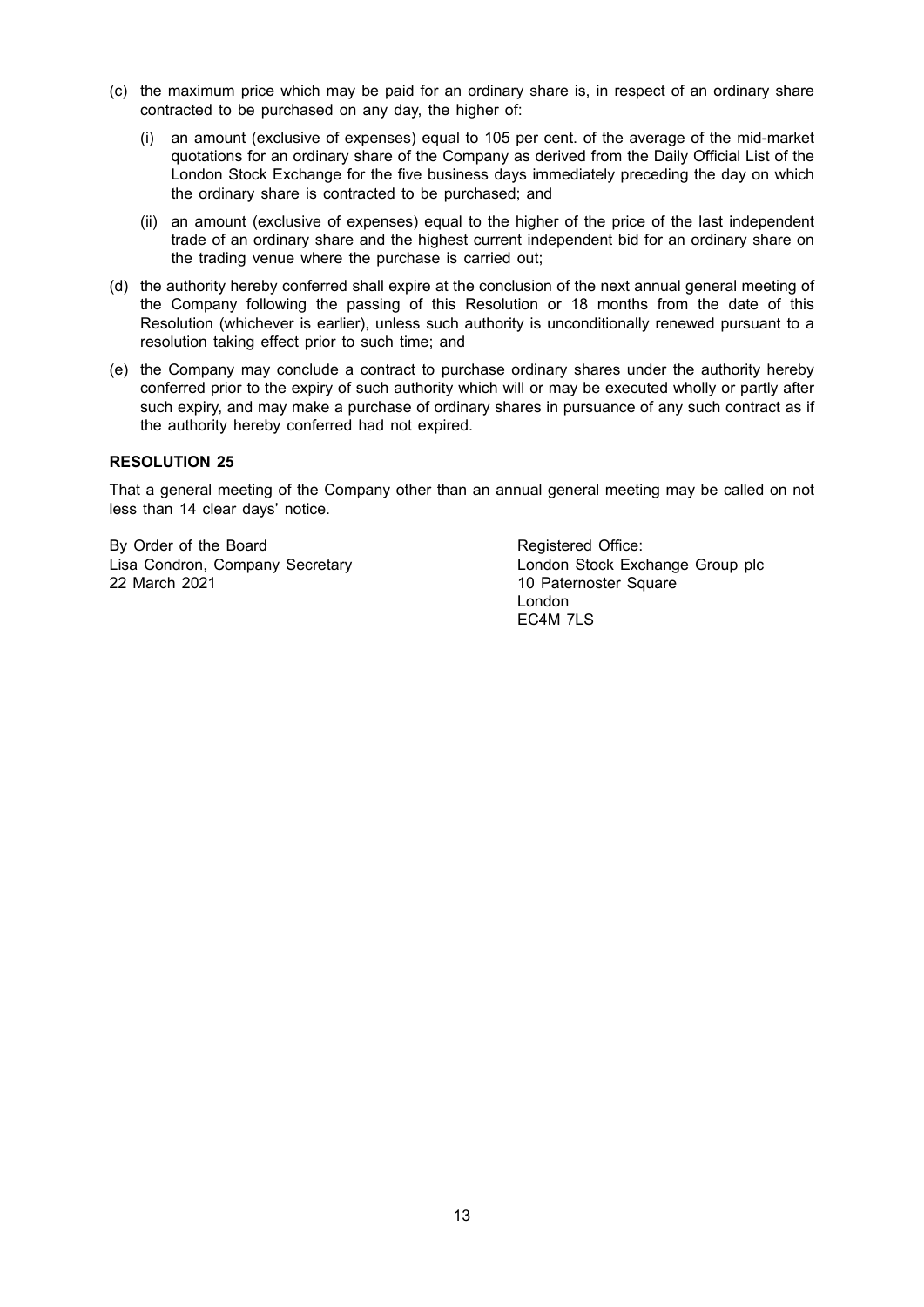**Notes to the Notice of AGM**

- 1. **As a result of the current COVID-19 pandemic and the legislative measures and associated guidance introduced by the UK Government in response, for the safety of shareholders, our employees, our advisers and the general public, the AGM will be held as a closed meeting. Attendance by shareholders at the AGM in person will not be possible and shareholders or their appointed proxies (other than the Chair of the AGM) will not be permitted entry to the AGM. The Board will continue to closely monitor the developing impact of COVID-19, and in the interests of safety, reserves the right to amend the details of the AGM. Should it become necessary or appropriate to revise the current arrangements for the AGM, this will be notified to shareholders on our website and/or via a Regulatory Information Service.**
- 2. The right to vote at the meeting is determined by reference to the Company's register of shareholders. Only a shareholder entered in the register of shareholders at 6.30 p.m. on 26 April 2021 is entitled to vote at the meeting and a shareholder may vote in respect of the number of ordinary shares and/or Limited-voting Ordinary Shares registered in that shareholder's name at that time (noting that only the holders of ordinary shares (and not the holders of Limitedvoting Ordinary Shares) are entitled to vote on Resolution 20, as set out in paragraph 13 below). Changes to the entries in the register of shareholders after that time shall be disregarded in determining the rights of any person to vote at the meeting.
- 3. Shareholders are entitled to appoint a proxy to exercise all or any of their rights to attend and to speak and vote on their behalf at the AGM. A shareholder may appoint more than one proxy in relation to the AGM provided that each proxy is appointed to exercise the rights attached to a different share or shares held by that shareholder. A proxy need not be a shareholder of the Company. However, as the meeting will be held as a closed meeting you are strongly encouraged to appoint the Chair of the meeting as your proxy. A pink Form of Proxy which may be used to make such appointment and give proxy instructions for use at the AGM is enclosed. **As shareholders will not be able to attend the AGM, to ensure votes are counted, shareholders are strongly encouraged to appoint the Chair of the meeting as proxy. Any other person appointed as a proxy will be refused entry to the meeting.**
- **4. To be valid, a Form of Proxy, duly completed, signed or sealed (as appropriate) and dated must be returned to the Company's Registrars, Equiniti, at Aspect House, Spencer Road, Lancing, West Sussex BN99 6DA so as to arrive no later than 12 p.m. on 26 April 2021.**
- 5. The Form of Proxy must be executed by the shareholder or his or her attorney duly authorised in writing and (in the case of an individual) must be signed by the individual or his or her attorney duly authorised in writing or (in the case of a corporation) be executed either under seal, on its behalf by a duly authorised officer or attorney of the corporation or in any other manner authorised by its constitution.
- 6. In the case of joint registered holders, the signature of one holder will be accepted and the vote of the senior holder who tenders a vote, will be accepted to the exclusion of the votes of the other joint holders. For this purpose, seniority will be determined by the order in which the names stand on the register of shareholders of the Company in respect of the relevant joint holding.
- 7. Alternatively a shareholder may appoint a proxy or proxies electronically either via the website run by Equiniti at www.sharevote.co.uk using the Voting ID, Task ID and Shareholder Reference Number provided on the pink Form of Proxy or, if such shareholder is a CREST member, by using the procedure described in paragraph 8 below.
- 8. CREST members who wish to appoint a proxy or proxies through the CREST electronic proxy appointment service may do so for the AGM and any adjournment(s) thereof by using the procedures described in the CREST Manual, which can be viewed at www.euroclear.com. CREST personal members or other CREST sponsored members, and those CREST members who have appointed a voting service provider(s), should refer to their CREST sponsor or voting service provider(s), who will be able to take the appropriate action on their behalf.

In order for a proxy appointment or instruction made using the CREST service to be valid, the appropriate CREST message (a ''*CREST Proxy Instruction*'') must be properly authenticated in accordance with Euroclear's specifications and must contain the information required for such instructions, as described in the CREST Manual. The message, regardless of whether it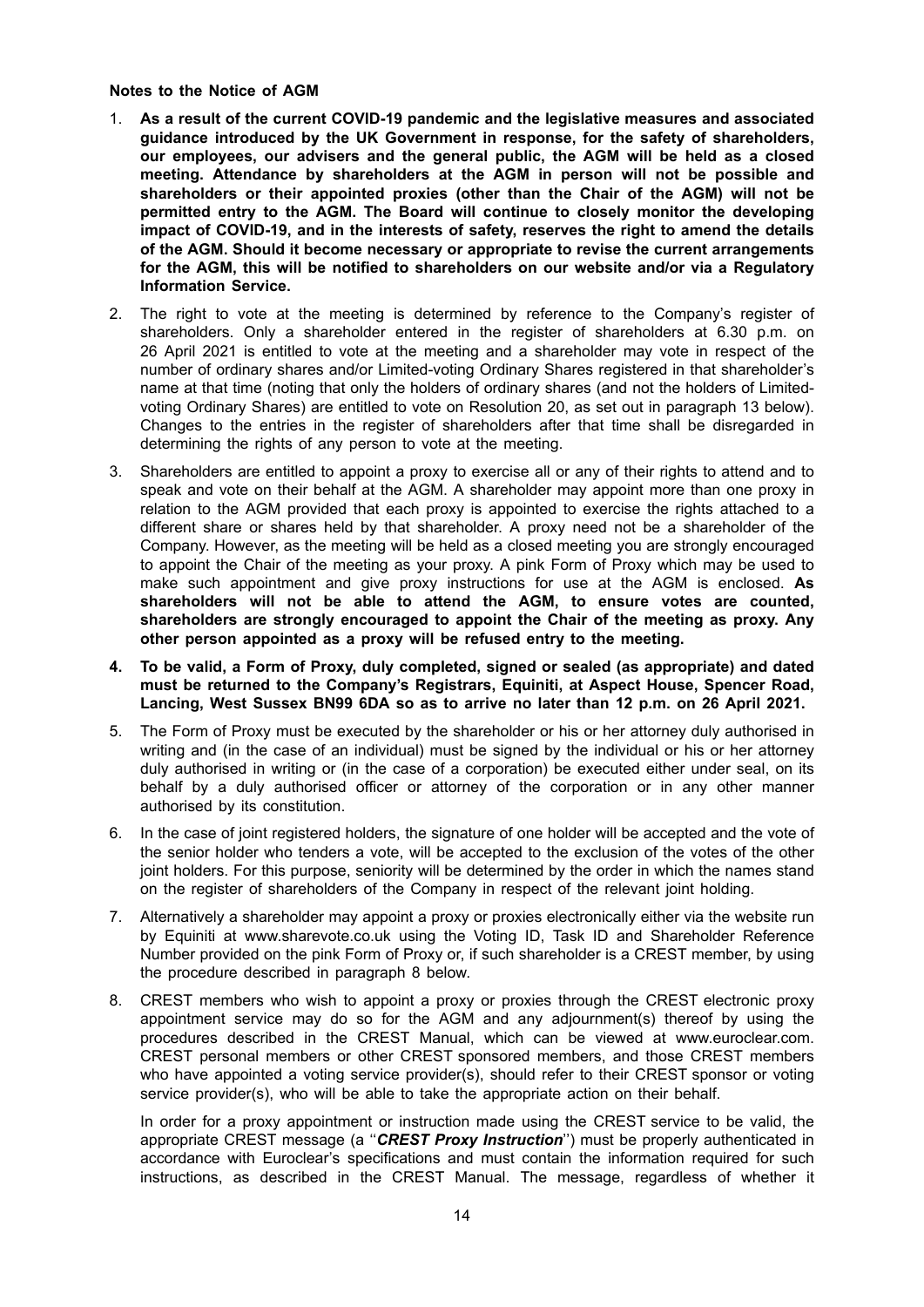constitutes the appointment of a proxy or an amendment to the instruction given to a previously appointed proxy must, in order to be valid, be transmitted so as to be received by the issuer's agent (ID RA19) by no later than 12 p.m. on 26 April 2021. For this purpose, the time of receipt will be taken to be the time (as determined by the timestamp applied to the message by the CREST Applications Host) from which the issuer's agent is able to retrieve the message by enquiry to CREST in the manner prescribed by CREST. After this time any change of instructions to proxies appointed through CREST should be communicated to the appointee through other means.

CREST personal members and, where applicable, their CREST sponsors or voting service providers should note that Euroclear does not make available special procedures in CREST for any particular messages. Normal system timings and limitations will therefore apply in relation to the input of CREST Proxy Instructions. It is the responsibility of the CREST member concerned to take (or, if the CREST member is a CREST personal member or sponsored member or has appointed a voting service provider(s), to procure that his or her CREST sponsor or voting service provider(s) take(s)) such action as shall be necessary to ensure that a message is transmitted by means of the CREST system by any particular time. In this connection, CREST members and, where applicable, their CREST sponsors or voting service providers are referred, in particular, to those sections of the CREST Manual concerning practical limitations of the CREST system and timings.

The Company may treat as invalid a CREST Proxy Instruction in the circumstances set out in Regulation 35(5)(a) of the Uncertificated Securities Regulations 2001.

- 9. Any corporation which is a shareholder may appoint one or more corporate representatives who may exercise on its behalf all of its powers, provided that they do not exercise their powers differently in relation to the same shares.
- 10. If you are an institutional investor you may be able to appoint a proxy electronically via the Proxymity platform, a process which has been agreed by the Company and approved by the Registrar. For further information regarding Proxymity, please go to www.proxymity.io. Your proxy must be lodged by 12 p.m. on 26 April 2021 in order to be considered valid. Before you can appoint a proxy via this process you will need to have agreed to Proxymity's associated terms and conditions. It is important that you read these carefully as you will be bound by them and they will govern the electronic appointment of your proxy.
- 11. Any person to whom the Notice of AGM is sent who is a person nominated under section 146 of the Companies Act 2006 to enjoy information rights (a ''*Nominated Person*'') may have a right, under an agreement between him or her and the shareholder by whom he or she was nominated, to be appointed (or to have someone else appointed) as a proxy for the AGM. If a Nominated Person has no such proxy appointment right or does not wish to exercise it, he or she may, under any such agreement, have a right to give instructions to the shareholder as to the exercise of voting rights.
- 12. The statements of the rights of shareholders in relation to the appointment of proxies in paragraphs 3 to 8 above do not apply to Nominated Persons. The rights described in those paragraphs can only be exercised by shareholders of the Company.
- 13. Holders of ordinary shares and Limited-voting Ordinary Shares are entitled to vote on each of the Resolutions to be proposed at the AGM, except that (in accordance with Listing Rule 9.2.21R), only the holders of ordinary shares (and not the holders of Limited-voting Ordinary Shares) are entitled to vote on Resolution 20.
- 14. As at 18 March 2021, being the latest practicable date prior to the publication of the Notice of AGM, the Company's issued share capital consisted of 488,457,534 ordinary shares of 6<sup>79/86</sup> pence each, carrying one vote each, and 67,355,526 Limited-voting ordinary shares of 679/86 pence each, carrying one tenth of a vote each. Therefore, the total voting rights in the Company as at 18 March 2021, being the latest practicable date prior to the publication of the Notice of AGM, were:
	- with respect to Resolutions 1 to 19 and 21 to 25: 495,193,087; and
	- with respect to Resolution 20: 488,457,534.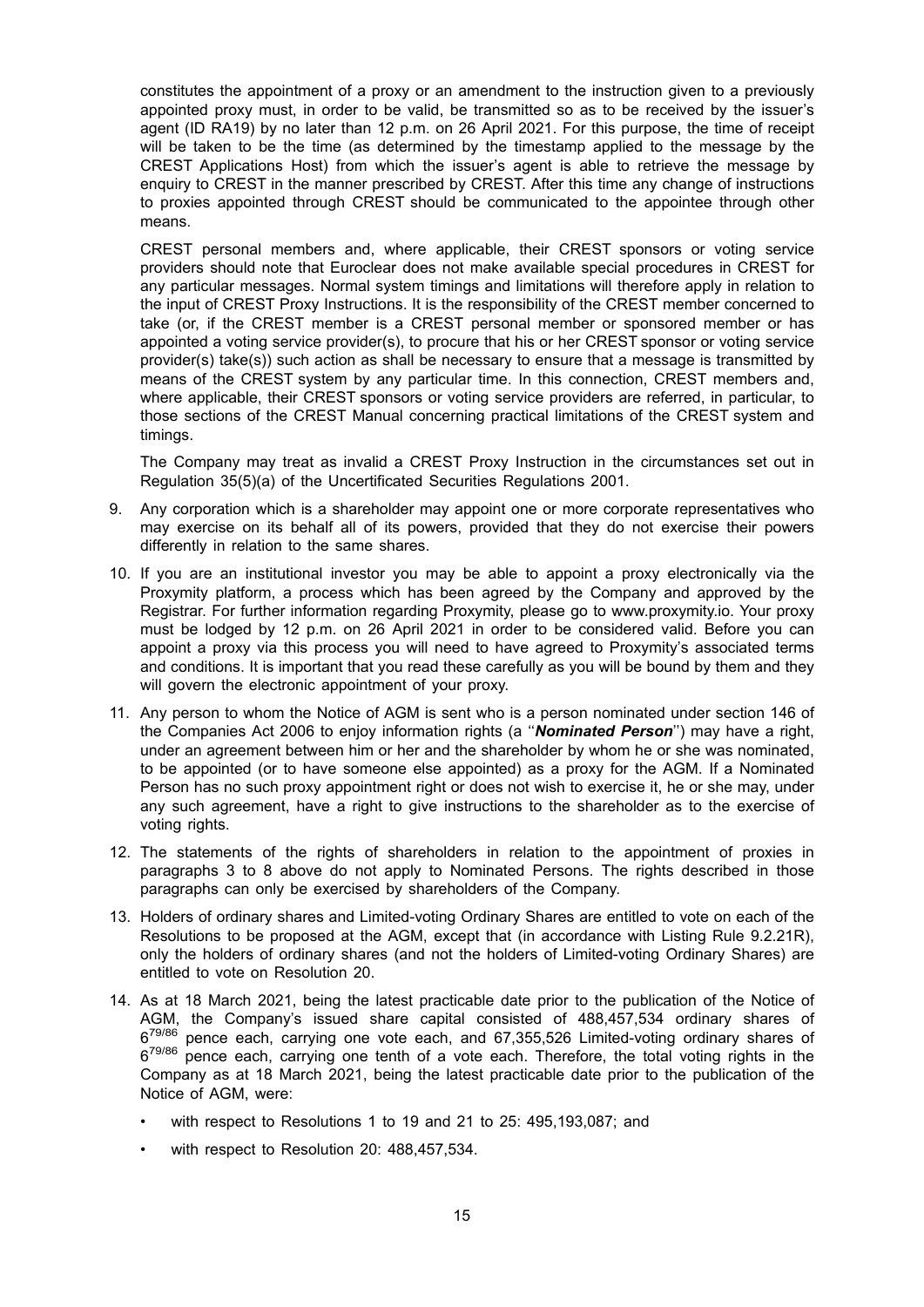- 15. Under section 527 of the Companies Act 2006, shareholders meeting the threshold requirements set out in that section have the right to require the Company to publish on a website a statement setting out any matter relating to: (i) the audit of the Company's accounts (including the auditor's report and the conduct of the audit) that are to be laid before the AGM; or (ii) any circumstance connected with an auditor of the Company ceasing to hold office since the last annual general meeting. The Company may not require the shareholders requesting any such website publication to pay its expenses in complying with sections 527 or 528 of the Companies Act 2006. Where the Company is required to place a statement on a website under section 527 of the Companies Act 2006, it must forward the statement to the Company's auditor not later than the time when it makes the statement available on the website. The business which may be dealt with at the AGM includes any statement that the Company has been required under section 527 of the Companies Act 2006 to publish on a website.
- 16. Under section 319A of the Companies Act 2006, shareholders have the right to ask questions at the AGM. In light of the request not to attend the AGM in person, the Company will offer an opportunity for shareholders to engage in the meeting through a facility to submit questions in advance by email. In addition, the Company has arranged an electronic facility which enables shareholders to view the meeting and ask questions in real-time. This can be done by accessing the AGM website, https://web.lumiagm.com on the day. Full details of how to participate are set out on page 18. To enable the Board to answer as many shareholder questions as possible, we strongly encourage you to submit questions in advance of the AGM. Pre-submitted questions can be submitted to the Company by emailing ir@lseg.com. The Company must cause to be answered any such question relating to the business being dealt with at the AGM but no such answer need be given if: (a) to do so would interfere unduly with the preparation for the AGM or involve the disclosure of confidential information; (b) the answer has already been given on a website in the form of an answer to a question; or (c) it is undesirable in the interests of the Company or the good order of the AGM that the question be answered.
- 17. In accordance with section 311A of the Companies Act 2006, the contents of the Notice of AGM, details of the total number of shares in respect of which members are entitled to exercise voting rights at the AGM and, if applicable, any members' statements, members' resolutions or members' matters of business received by the Company after the date of the Notice of AGM are available to view and to download on the Company's website at *www.lseg.com/investor-relations/shareholder-services/agm-information*.
- 18. The results of the voting at the AGM will be announced through a Regulatory Information Service and will appear on the Company's website *www.lseg.com/investor-relations/shareholderservices/agm-information* following the AGM on 28 April 2021.
- 19. Save as provided above, any communication with the Company in relation to the AGM, including in relation to proxies, should be sent to the Company's Registrars, Equiniti, at Aspect House, Spencer Road, Lancing, West Sussex BN99 6DA. No other means of communication will be accepted. In particular, you may not use any electronic address provided either in the Notice of AGM or in any related documents (including the Report and Accounts for the year ended 31 December 2020 or the Form of Proxy) to communicate with the Company for any purposes other than those expressly stated.
- 20. In order to access shareholder documents from the Company (including the copies of the Report and Accounts for the year ended 31 December 2020) on the website, you will need to have access to a PC or Mac with: (i) Microsoft Internet Explorer version 6.0 (or later version) which can be downloaded from the Microsoft website at: *https://support.microsoft.com/en-gb/help/17621/ internet-explorer-downloads*, or equivalent alternative web browser software; and (ii) Adobe Acrobat Reader which can be downloaded free from the Adobe website at: *http://get.adobe.com/uk/reader/*.
- 21. We are focussed on ensuring the health and security of those attending the AGM, including shareholders, their representatives and proxies and our employees. As stated above, in view of the public safety measures currently imposed by the UK Government in relation to the ongoing COVID-19 pandemic, the AGM will be held as a closed meeting. Neither shareholders nor proxies (other than the Chair) will be able to attend in person. The Company will ensure that the legal requirements to hold the AGM are met by the minimum number of director shareholders/ employee shareholders. All valid proxy votes will be included in the poll to be taken at the AGM.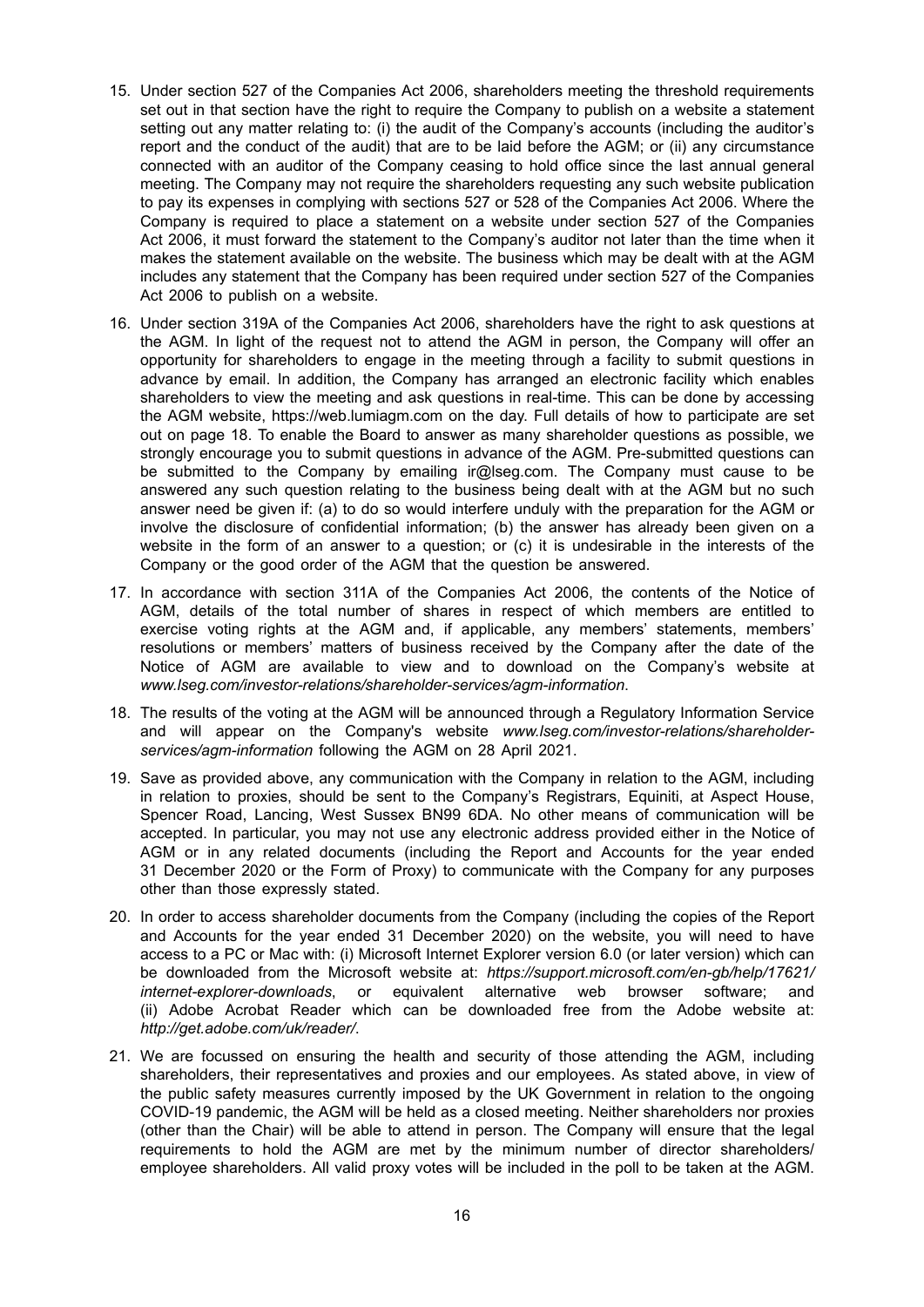The Company encourages all shareholders to consult the LSEG website (*www.lseg.com/investorrelations*) and relevant UK Government guidance prior to the AGM. Shareholders can also call the shareholder helpline on 0371 384 2544 (or  $+44$  121 415 7047, from overseas) if they have questions regarding the AGM. To enable the Board to answer as many shareholder questions as possible, we strongly encourage you to submit questions in advance of the AGM. Questions can be pre-submitted to the Company by emailing ir@lseg.com.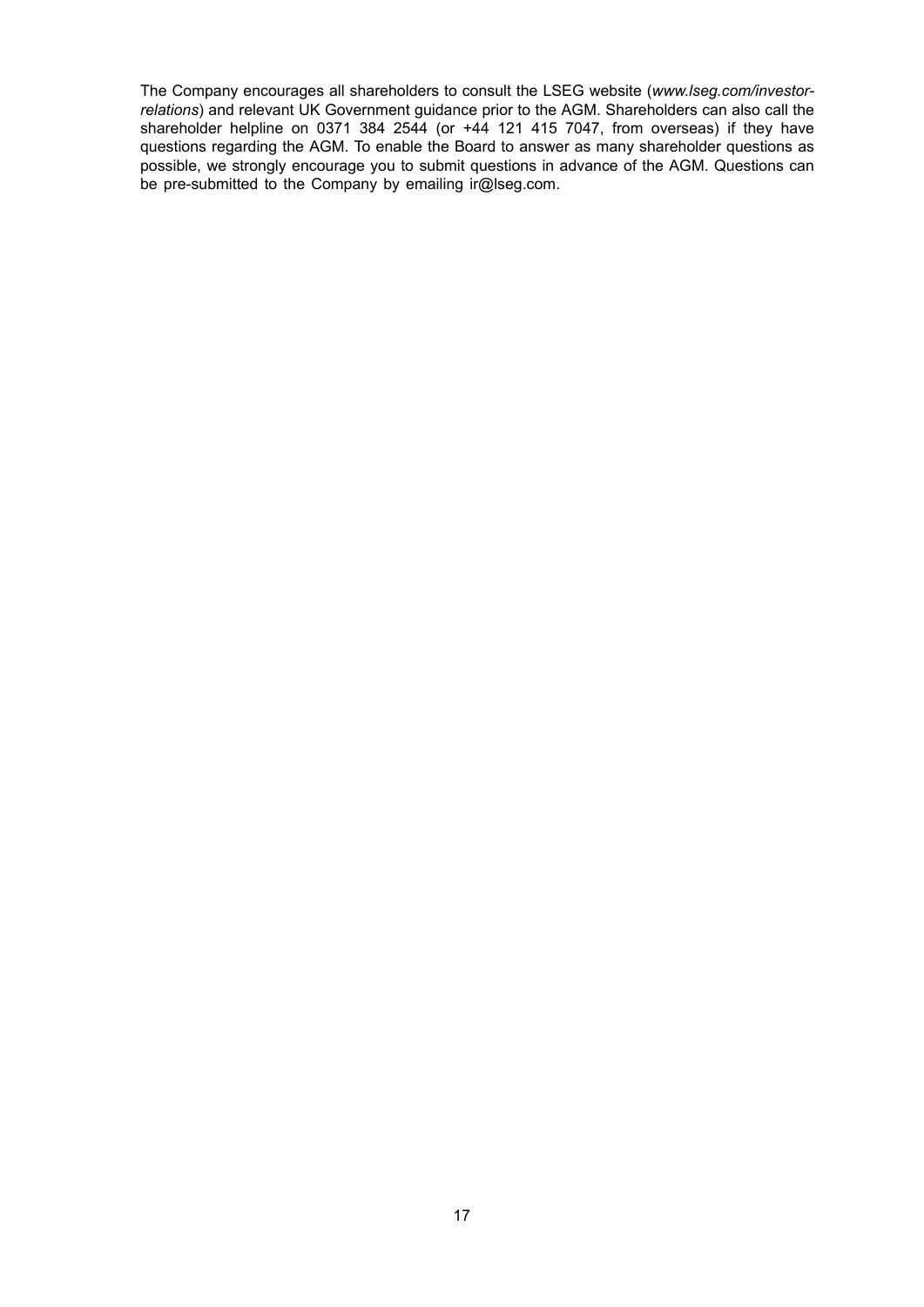# **2021 AGM Online Joining Instructions**

We consider the AGM to be an important part of our shareholder engagement and to ensure that we retain shareholder transparency, we have arranged an electronic facility which enables you to view the AGM using your smartphone, tablet or computer and to ask questions in real time should you wish to do so.

#### **Meeting ID: 165-274-279 Login: To login you will need your unique SRN (found on your form of proxy)**

## **Accessing the AGM Website**

Lumi AGM can be accessed online using the latest versions of most well-known internet browsers such as Internet Explorer (not compatible with versions 10 and below), Edge, Chrome, Firefox and Safari on a PC, laptop or internet-enabled device such as a tablet or smartphone. If you wish to access the AGM using this method, please go to https://web.lumiagm.com on the day.

## **Logging In**

On accessing the AGM website, you will be asked to enter a Meeting ID which is **165-274-279**.

You will then be prompted to enter your unique SRN and PIN which is the first two and last two digits of your SRN. These can be found printed on your form of proxy. Access to the meeting via the website will be available from 11 a.m. on 28 April 2021.

## **Broadcast**

The meeting will be broadcast with presentation slides. Once logged in, and at the commencement of the meeting, you will be able to listen to the proceedings of the meeting on your device, as well as being able to see the slides of the meeting which will include the resolutions to be put forward to the meeting, these slides will progress automatically as the meeting progresses.

## **Questions**

Shareholders attending electronically may ask questions via the website by typing and submitting their question in writing–select the messaging icon from within the navigation bar and type your question at the bottom of the screen, once finished, press the 'send' icon to the right of the message box the submit your question.

### **Requirements**

An active internet connection is required at all times in order to allow you to submit questions and listen to the audiocast. It is the user's responsibility to ensure a stable internet connection for the duration of the meeting.

### **Duly appointed proxies and corporate representatives**

Please contact the Company's registrar before 12 p.m. on 27 April 2021 on 0371 384 2544 or +44(0)121 415 7047 if you are calling from outside the UK for your SRN and PIN. Lines are open 8.30 am to 5.30 pm Monday to Friday (excluding public holidays in England & Wales).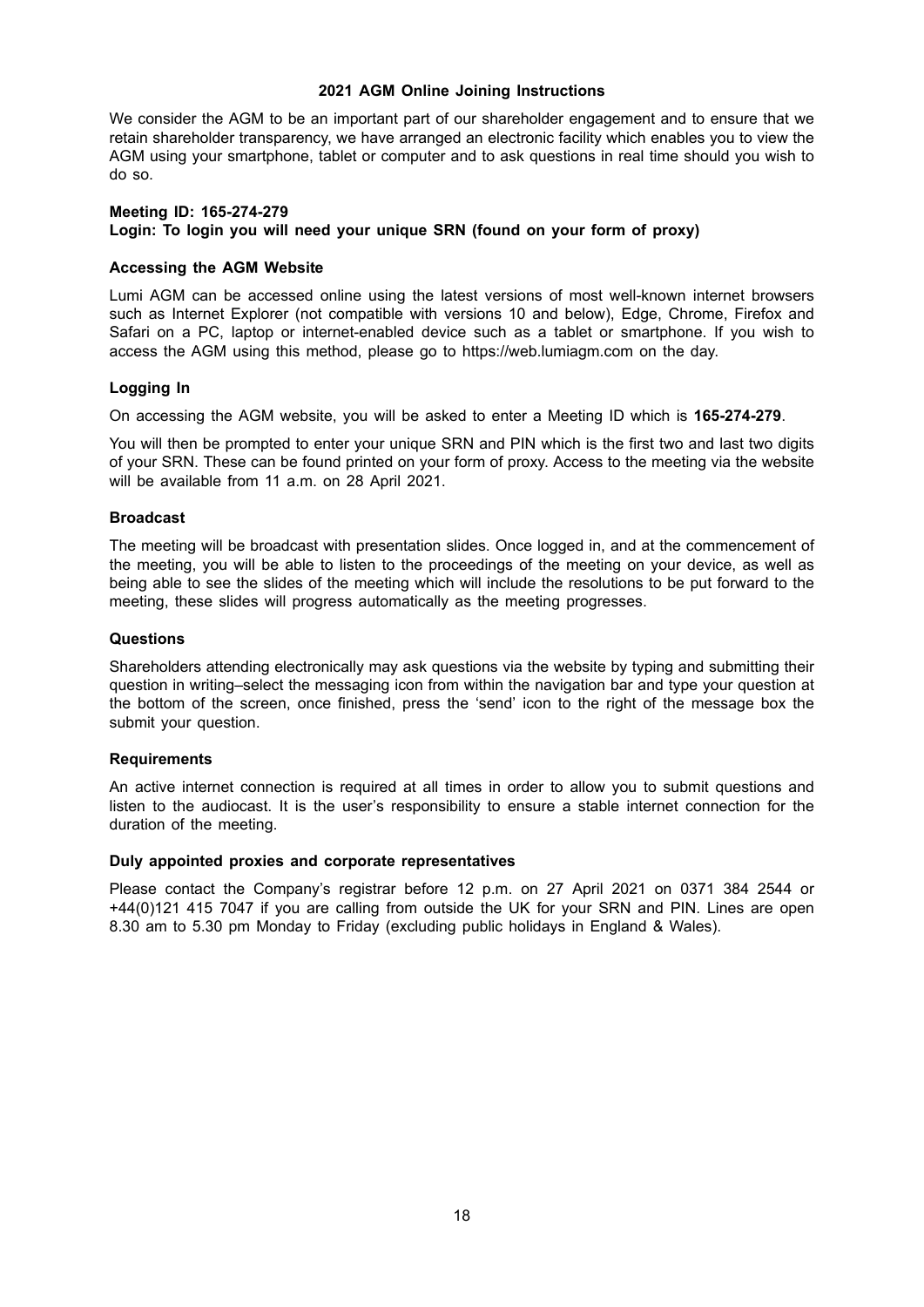# **Appendix 1**

### **Biographies of the Directors seeking election or re-election**

#### **Jacques Aigrain Non-Executive Director and Chair of the Remuneration Committee (age 66). Appointed to the Board in May 2013.**

**Committee membership:** Remuneration (Chair), Audit, Nomination.

**Key areas of experience and Board contribution:** Client management, corporate finance, corporate governance, post trade and clearing, investment management, mergers and acquisitions, strategy. Jacques brings significant expertise and knowledge of global post trade and clearing and investment management to the Board.

He also holds a PhD in Economics from the University of Paris (Sorbonne).

**Relevant past experience:** Jacques was Chair of LCH Group Holdings Limited from 2010 to 2015. He has also been a Non-Executive Director of Resolution Ltd, a Supervisory Board member of Deutsche Lufthansa AG, a Non-Executive Director of the Qatar Financial Centre Authority and a Non-Executive Director of Swiss International Airlines AG (a subsidiary of Deutsche Lufthansa AG). Jacques was also Chief Executive Officer of Swiss Re from 2006 to 2009 and a Senior Adviser at Warburg Pincus from 2014 to 2020.

Prior to 2001 (when he joined Swiss Re), Jacques spent 20 years with J.P. Morgan Chase, working in the New York, London and Paris offices.

**Other current appointments:** Jacques is currently Chair of LyondellBasell Industries NV, Chair of Singular Bank S.A.U. and a Non-Executive Director of WPP plc.

**Dominic Blakemore**

**Non-Executive Director and Chair of the Audit Committee (age 51). Appointed to the Board in January 2020.**

**Committee membership:** Audit (Chair), Nomination, Risk.

**Key areas of experience and Board contribution:** Accounting, corporate finance, investor relations, mergers and acquisitions, strategy and treasury management. Dominic brings extensive financial management experience and commercial expertise to the Board gained from a number of senior finance roles in international businesses together with general operational management. Dominic is a chartered accountant.

Dominic is currently Group Chief Executive Officer of Compass Group PLC, a role he assumed in January 2018. Dominic's previous roles at the Compass Group included Group Finance Director from 2012 to 2015 and Group Chief Operating Officer, Europe from 2015 to 2017, before becoming Deputy Chief Executive Officer in October 2017.

**Relevant past experience:** Dominic was formerly a Non-Executive Director and Chair of the Audit, Risk and Compliance Committee of Shire plc from 2014 to 2018 and Chief Financial Officer of Iglo Foods Group Limited from 2010 to 2011. Before joining Iglo, Dominic was European Finance & Strategy Director at Cadbury plc from 2008 to 2010 having previously held senior finance roles at that company. Prior to his role at Cadbury plc, Dominic was a Director at Pricewaterhouse Coopers LLP.

**Other current appointments:** Dominic is also a member of the Council of University College London.

# **Martin Brand**

**Non-Executive Director (age 46). Appointed to the Board in January 2021.**

**Committee membership:** Nomination.

**Key areas of experience and Board contribution:** Mergers and acquisitions, technology, media, telecoms, corporate finance, strategy, chair. Martin brings extensive mergers and acquisitions and industry sector expertise to the Board gained from his executive roles at Blackstone and his Board roles within technology, media, telecom and financial institutions.

Martin is a Senior Managing Director and serves as co-head of US acquisitions for Blackstone's Private Equity Group. Martin leads Blackstone's private equity investments in technology, media,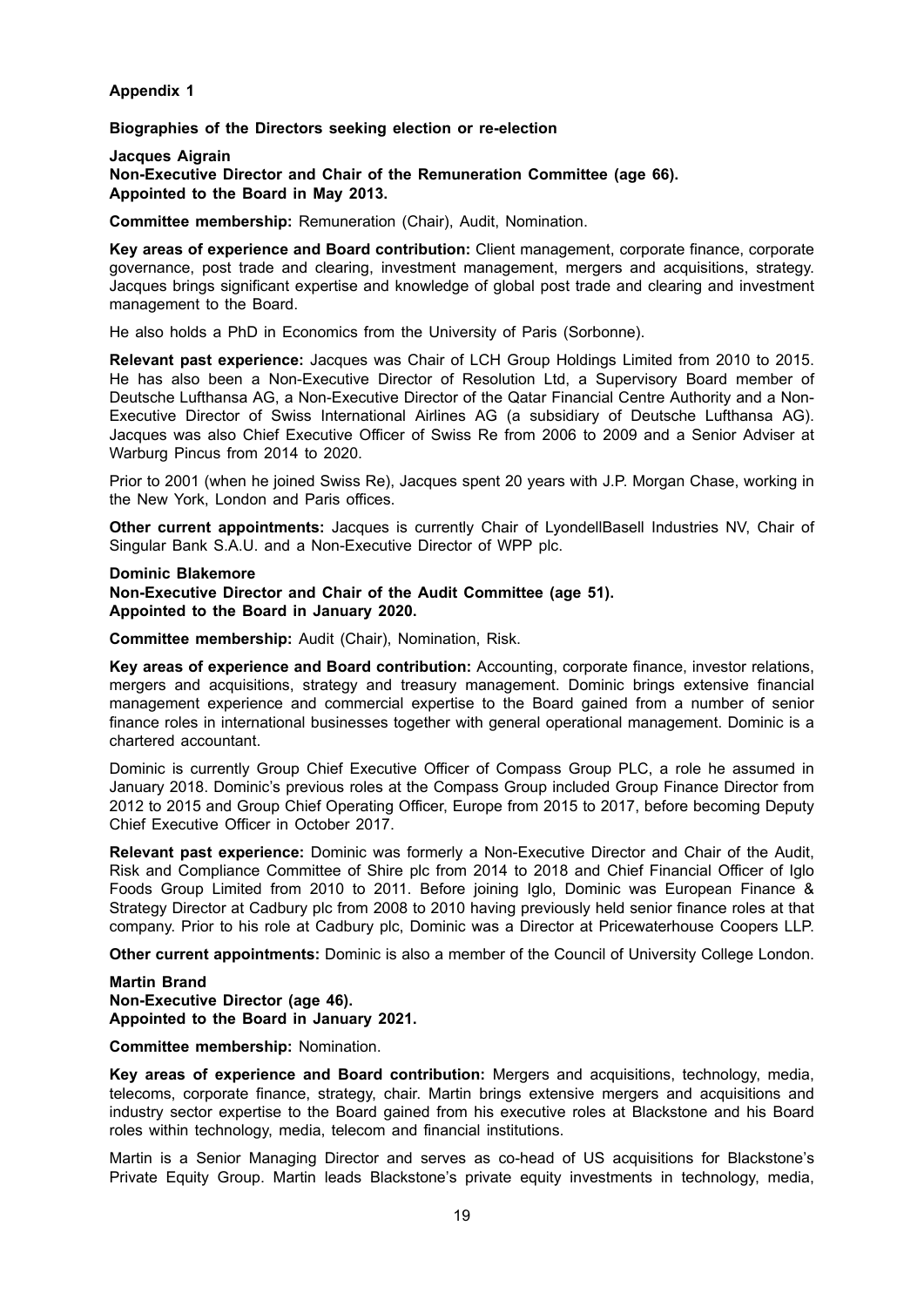telecom and financial institutions. He also serves as a member of the investment committee of Blackstone's Tactical Opportunities funds. Martin was involved in Blackstone's investments in Refinitiv, MagicLab, Promontory Interfinancial Network (now IntraFi Network), Paysafe, Vungle, Ultimate Software, JDA, Optiv, Kronos, Ipreo, Knight Capital Group, Lendmark, Exeter Finance, Viva, NCR, First Eagle Investment Management, BankUnited, PBF Energy, Performance Food Group, Travelport, New Skies, Cine UK, NHP, Kabel BW, Kabelnetz NRW, Primacom and Sulo.

**Relevant past experience:** Before joining Blackstone, Martin worked as a derivatives trader with Goldman Sachs in New York and Tokyo, and with McKinsey & Company in London. He was previously a director of Refinitiv until 2021.

Martin received a BA/MA in Mathematics and Computation, First Class Honours, from Oxford University and an MBA from the Harvard Business School.

**Other current appointments:** Martin is Chair of Tradeweb Markets (a subsidiary of LSEG) and a Director of UKG, Exeter Finance, IntraFi Network and First Eagle. He is a Trustee of the American Academy Berlin and a Director of the Park Avenue Armory.

# **Erin Brown Non-Executive Director (age 46). Appointed to the Board in January 2021.**

**Committee membership:** Nomination.

**Key areas of experience and Board contribution:** Accounting, corporate finance, mergers and acquisitions and treasury management. Erin brings significant international financial management expertise to the Board.

**Relevant past experience:** Erin has served in a number of senior executive roles at Thomson Reuters and is currently Head of Finance for the Thomson Reuters Corporates segment. Erin joined Thomson Reuters in 2011 and previously served as Treasurer, Vice President of Knowledge Solutions—Tax & Accounting, Vice President, Finance and Vice President and Assistant Treasurer.

In 2018, Erin led Thomson Reuters' sale of a 55 per cent. interest in its former Financial & Risk business (now Refinitiv) to certain investment funds affiliated with Blackstone. Prior to joining Thomson Reuters, Erin held a number of finance roles at General Motors from 2003 to 2011. Erin has been a director of York Parent Limited since September 2019.

## **Other current appointments**: None.

#### **Professor Kathleen DeRose Non-Executive Director and Chair of the Risk Committee (age 60) Appointed to the Board in December 2018.**

**Committee membership:** Risk (Chair), Audit, Nomination.

**Key areas of experience and Board contribution:** FinTech, financial markets, asset management. Having spent 30 years working in global finance and asset management, Kathleen brings significant FinTech and global financial market expertise to the Board.

**Relevant past experience:** Kathleen previously held a number of senior roles at Credit Suisse Group AG from 2010 to 2015. including: Managing Director (Head of Business Strategy and Solutions, Investment Strategy and Research). Prior to that she was Managing Director (Head of the Global Investment Process, Asset Management).

Other roles Kathleen has undertaken have included Managing Partner, Head of Portfolio Management and Research at Hagin Investment Management (2006 to 2010) and Managing Director, Head of Large Cap Equities at Bessemer Trust (2003 to 2006). Prior to 2003, Kathleen also held a number of roles at Deutsche Bank (1991 to 2003) and at JPMorgan Chase (formerly Chase Manhattan Bank) (1983 to 1991).

In addition to her senior executive positions, Kathleen served as a board member of EDGE (Economic Dividends for Gender Equality) from 2014 to 2015 and she was founding Chair of Evolute Group AG from 2016 to 2017.

**Other current appointments:** Kathleen is a Non-Executive Director of Voya Financial, Inc. and a Clinical Associate Professor of Finance at the New York University Leonard N. Stern School of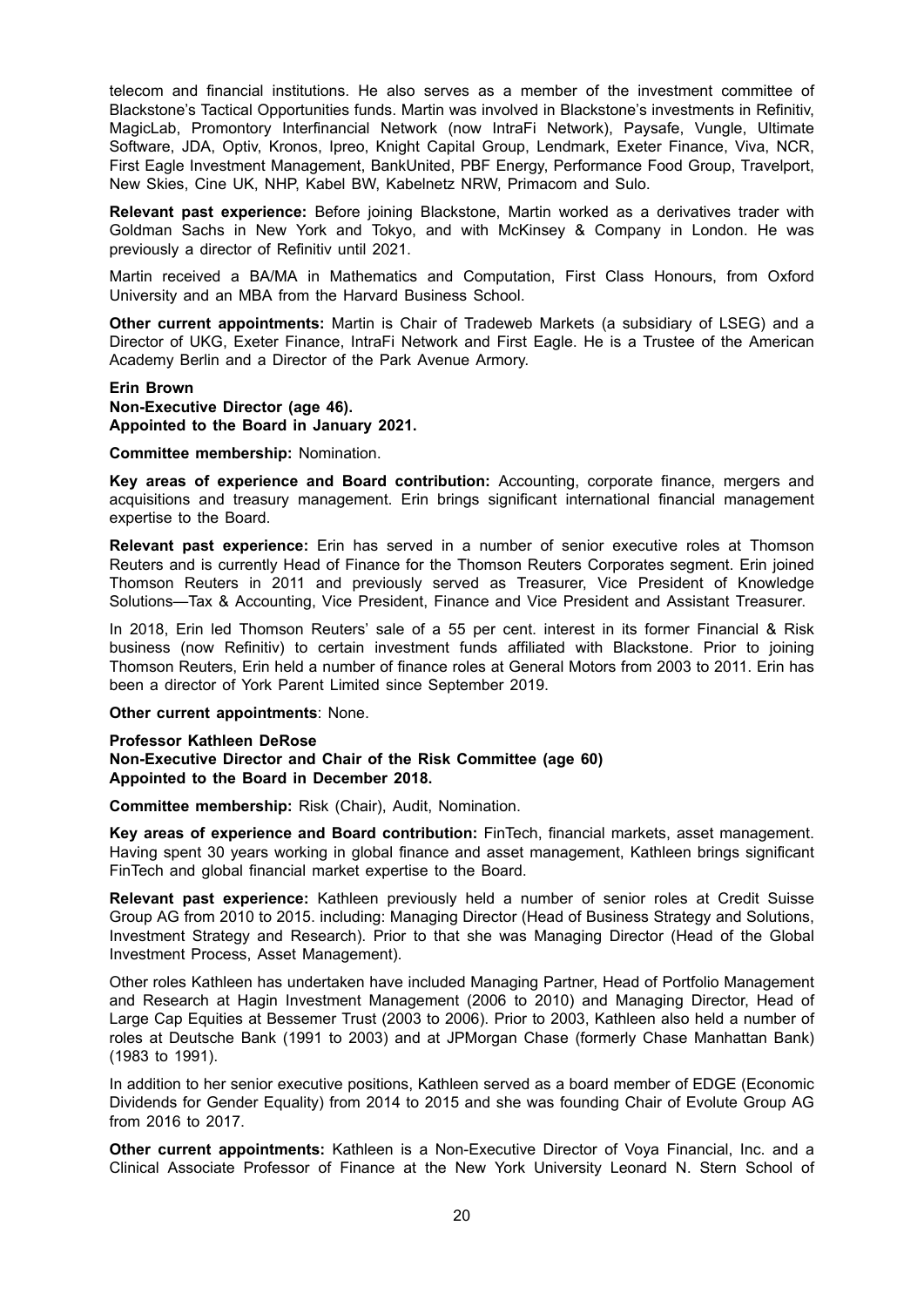Business where she leads the FinTech curriculum. She is also the Director of the Fubon Center for Technology, Business and Innovation, and its Fintech initiative.

#### **Cressida Hogg CBE Non-Executive Director (age 51). Appointed to the Board in March 2019.**

**Committee membership:** Nomination, Remuneration.

**Key areas of experience and Board contribution:** Chair, corporate governance, infrastructure and private equity, mergers and acquisitions, pensions. Cressida brings significant board experience to the Group combined with a deep understanding of large, long-term infrastructure projects and businesses as well as considerable experience of investment returns, management and leadership.

**Relevant past experience:** Cressida spent nearly 20 years at 3i Group plc and was one of the cofounders of 3i's infrastructure business in 2005, becoming Managing Partner in 2009. During this time, Cressida advised on all of 3i's infrastructure transactions.

She was also Global Head of Infrastructure at Canada Pension Plan Investment Board between 2014 and 2018.

In addition to her senior executive positions, Cressida served as a Non-Executive Director of Associated British Ports Holdings Limited and as a Non-Executive Director of Anglian Water Group.

**Other current appointments:** Cressida currently chairs the Board of Directors of Land Securities Group PLC, having first joined the Board as a Non-Executive Director in 2014 and is a Non-Executive Director of Troy Asset Management.

### **Anna Manz**

**Group Chief Financial Officer (age 48). Appointed to the Board and as Group CFO in November 2020.**

**Committee membership:** Group Executive Committee.

**Key areas of experience:** Accounting, corporate finance, investor relations, risk, mergers and acquisitions, strategy, transformation, treasury management. Anna brings significant international financial management expertise to the Board.

**Relevant past experience:** Anna was appointed Group CFO in November 2020. Prior to this, Anna was Chief Financial Officer and Executive Director of Johnson Matthey plc from 2016 to 2020, leading its Finance, Procurement and IT functions. Prior to joining Johnson Matthey, Anna spent 17 years at Diageo plc in a number of senior finance roles, including most recently as Chief Strategy Officer and member of the Executive Committee, and previously Finance Director of Spirits North America, Group Treasurer and Finance Director Asia Pacific.

**Other current appointments:** Non-Executive Director, ITV plc.

**Stephen O'Connor Senior Independent Director (age 59). Appointed to the Board in June 2013.**

**Committee membership:** Audit, Nomination, Risk.

**Key areas of experience and Board contribution:** OTC derivatives, risk management, financial technology, capital markets, clearing, corporate finance. Stephen brings international expertise in clearing and counterparty risk management to the Board. He has worked extensively with global regulators in the area of financial services market reform.

**Relevant past experience:** Stephen was Chair of the International Swaps and Derivatives Association from 2011 to 2014 having been appointed as a Non-Executive Director in 2009. Stephen also worked at Morgan Stanley for 25 years, where he was a member of the Fixed Income Management Committee and held a number of senior roles including Global Head of Counterparty Portfolio Management and Global Head of OTC Client Clearing.

Stephen was a member of the High-Level Stakeholder Group for the UK Government's review of the Future of Computer Trading in Financial Markets and served as Vice-Chair of the Financial Stability Board's Market Participants Group on Financial Benchmark Reform. Stephen was formerly a member of the US Commodity Futures Trading Commission (CFTC) Global Markets Advisory Committee. He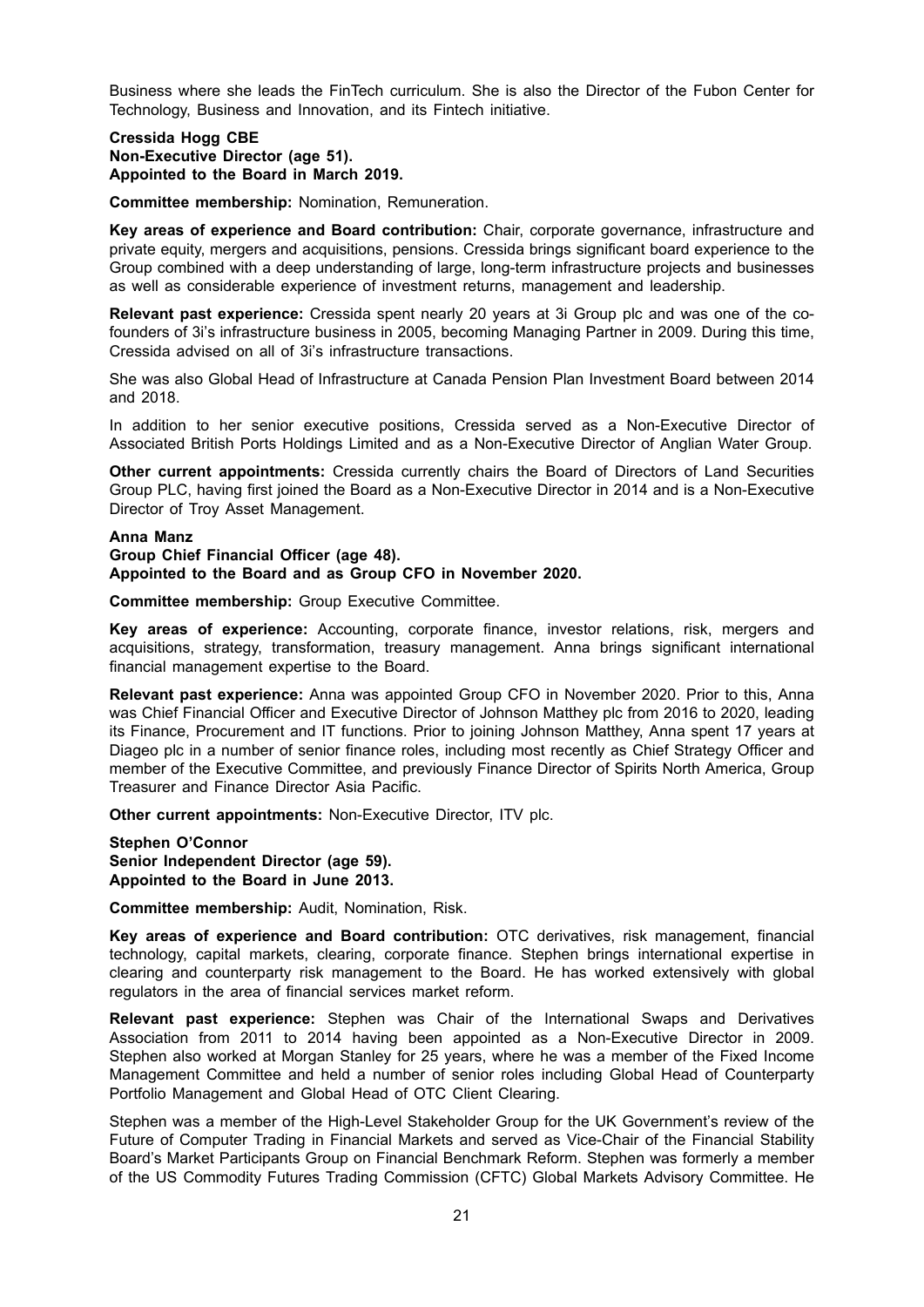was a Non-Executive Director of OTC DerivNet Ltd from 2001 to 2013 and was Chair from 2001 to 2011.

**Other current appointments:** Stephen has served as Chair of HSBC Bank plc since 2018 and Chair of Quantile Group Limited since 2015. He is a member of the Scientific Advisory Board of the Systemic Risk Centre, London School of Economics and Political Science. Stephen is also a Non-Executive Director of the FICC Market Standards Board Limited.

### **Dr Val Rahmani**

**Non-Executive Director (age 63). Appointed to the Board in December 2017.**

**Committee membership:** Nomination, Remuneration, Risk.

**Key areas of experience and Board contribution:** Technology, technical risk management, digital transformation, innovation, sales and marketing, corporate governance, strategy. Val brings significant expertise and knowledge of technology and technical risk management to the Board gained from almost 30 years with IBM and 4 years as CEO of a cyber security start up.

Val has wide-ranging experience as a senior executive in the technology sector fulfilling the role of general manager, board member, startup mentor, management consultant and public speaker. Val holds a DPhil in Chemistry from the University of Oxford.

**Relevant past experience:** Val is a former Non-Executive Director of Aberdeen Asset Management plc and Teradici Corporation, and former chair of the Innovation Panel for Standard Life Aberdeen.

**Other current appointments:** Val currently serves as a Non-Executive Director and member of the Audit Committee at RenaissanceRe Holdings Limited. She is also a Non-Executive Director of CTG Inc, where she chairs the Compensation Committee and serves as a member of the Audit and Governance Committees. Val is a Non-Executive Director and member of the Compensation Committee of the private company Entrust and a Non-Executive Director of the early stage company, Rungway.

#### **Don Robert**

**Chair of the Company and the Nomination Committee (age 61). Appointed to the Board in January 2019.**

**Committee membership:** Nomination (Chair), Remuneration.

**Key areas of experience and Board contribution:** Data and analytics, technology, international business, financial services, mergers and acquisitions. Don brings to the Board a strong track record in the global financial services sector and a deep understanding of technology, data and analytics as well as regulatory knowledge gained from his Bank of England role.

**Relevant past experience:** Don served in a variety of roles with the multinational information company Experian plc, including Chair (2014 to 2019), Group Chief Executive (2005 to 2014) and CEO of its North American business (2001 to 2005).

Previous senior rules include: Chair of Achilles Group Limited, President of Credco, Inc., former Chair of the US Consumer Data Industry Association, Director and Trustee of the National Education and Employer Partnership Taskforce, Non-Executive Director First Advantage Corp and Senior Independent Director at Compass Group plc and a Non-Executive Director of the Court of Directors, Bank of England.

**Other current appointments:** Chair of Validis Holdings Limited and Chair of the Council at the London School of Hygiene & Tropical Medicine. Don is a Partner at the start up PE firm, Corten Capital. Don is a Visiting Fellow at Oxford University and Honorary Group Captain, Royal Air Force.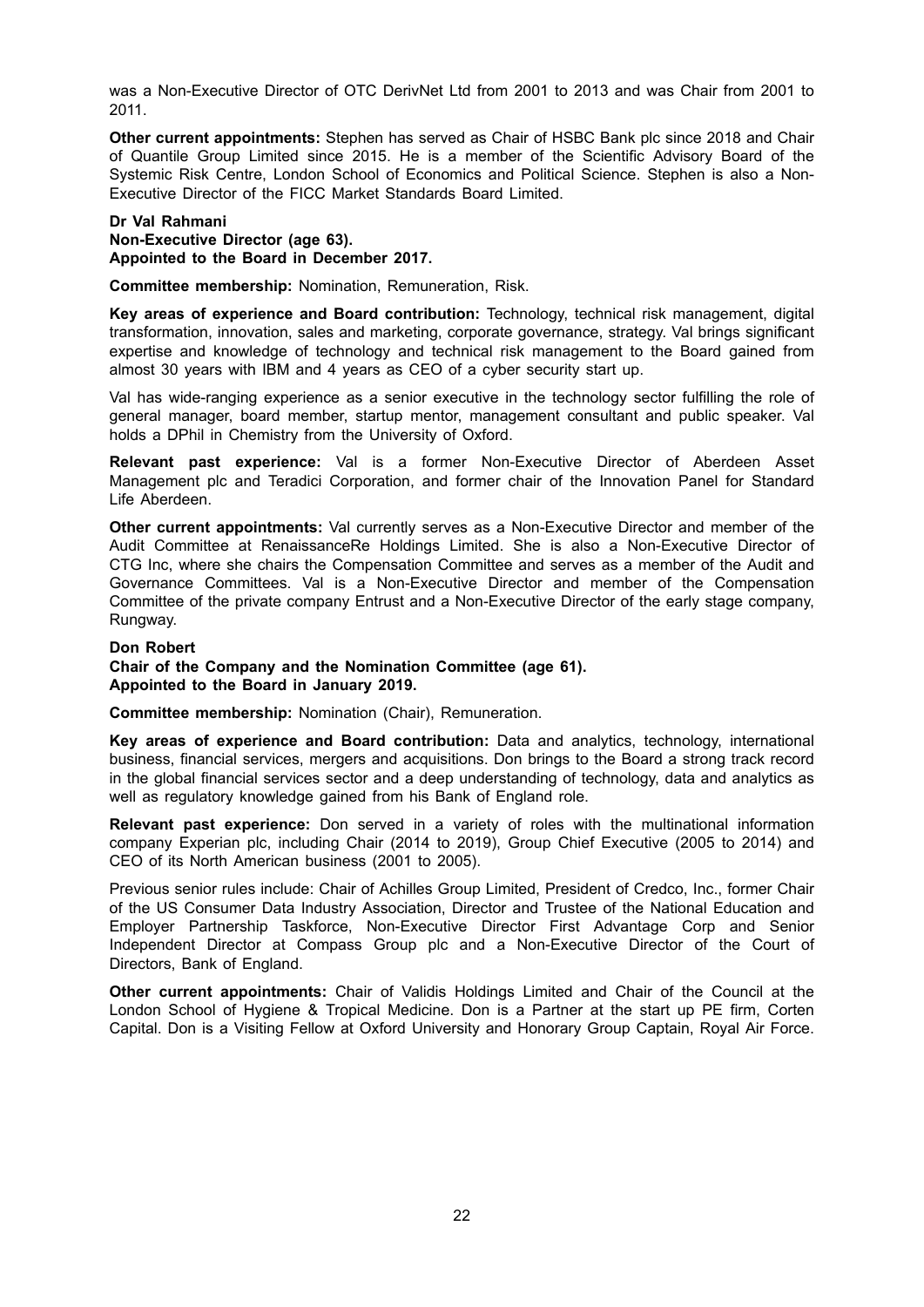# **David Schwimmer Group Chief Executive Officer (age 51). Appointed to the Board in August 2018.**

**Committee membership:** Group Executive Committee (Chair).

**Key areas of experience and Board contribution:** Market structure, corporate finance, capital markets, mergers & acquisitions, emerging markets. David brings significant knowledge of market structure and investment banking to the Board.

**Relevant past experience:** Prior to joining the Group in August 2018, he spent twenty years at Goldman Sachs where he held a number of senior roles, most recently as Global Head of Market Structure and Global Head of Metals & Mining. During his tenure, he also served as Chief of Staff to Lloyd Blankfein, who was then President and COO of Goldman Sachs, and spent three years in Russia as Co-Head of Russia/CIS.

Prior to joining Goldman Sachs, he practiced law at Davis Polk & Wardwell.

**Other current appointments:** Non-Executive Director at the Center for New American Security (notfor-profit).

### **Douglas Steenland Non-Executive Director (age 69). Appointed to the Board in January 2021.**

**Committee membership:** Nomination.

**Key areas of experience:** Mergers and acquisitions, international business, financial services and insurance, corporate law and finance, strategy, chair, travel and airlines. Douglas brings extensive M&A and industry sector expertise to the Board gained from his executive roles at Northwest Airlines and his Board roles within the travel and aviation industries.

**Relevant past experience:** Douglas has been a Senior Adviser to Blackstone Private Equity Group since 2009.

Douglas is the former Chief Executive Officer of Northwest Airlines Corporation, serving from 2004 to 2008, and President, serving from 2001 to 2004. Prior to that, he served in a number of executive positions from 1991 including: Executive Vice President, Chief Corporate Officer and Senior Vice President and General Counsel. Douglas retired from Northwest Airlines upon its merger with Delta Airlines, Inc.

Prior to that, he was a senior partner at Washington, D.C. law firm Verner, Liipfert, Bernhard, McPherson and Hand (now part of DLA Piper) and also worked in the Office of the General Counsel of the US Department of Transportation.

Douglas was Chair of the Air Transport Association from January 2008 to December 2009, after serving as a Director from 2005 to 2008, and previously a Director of International Lease Finance Group, Travelport LLC and Performance Food Group Company.

**Other current appointments:** Douglas is currently the Lead Independent Director of American International Group, Inc. He is also a Director of Hilton Worldwide Holdings Inc. and American Airlines Group, Inc.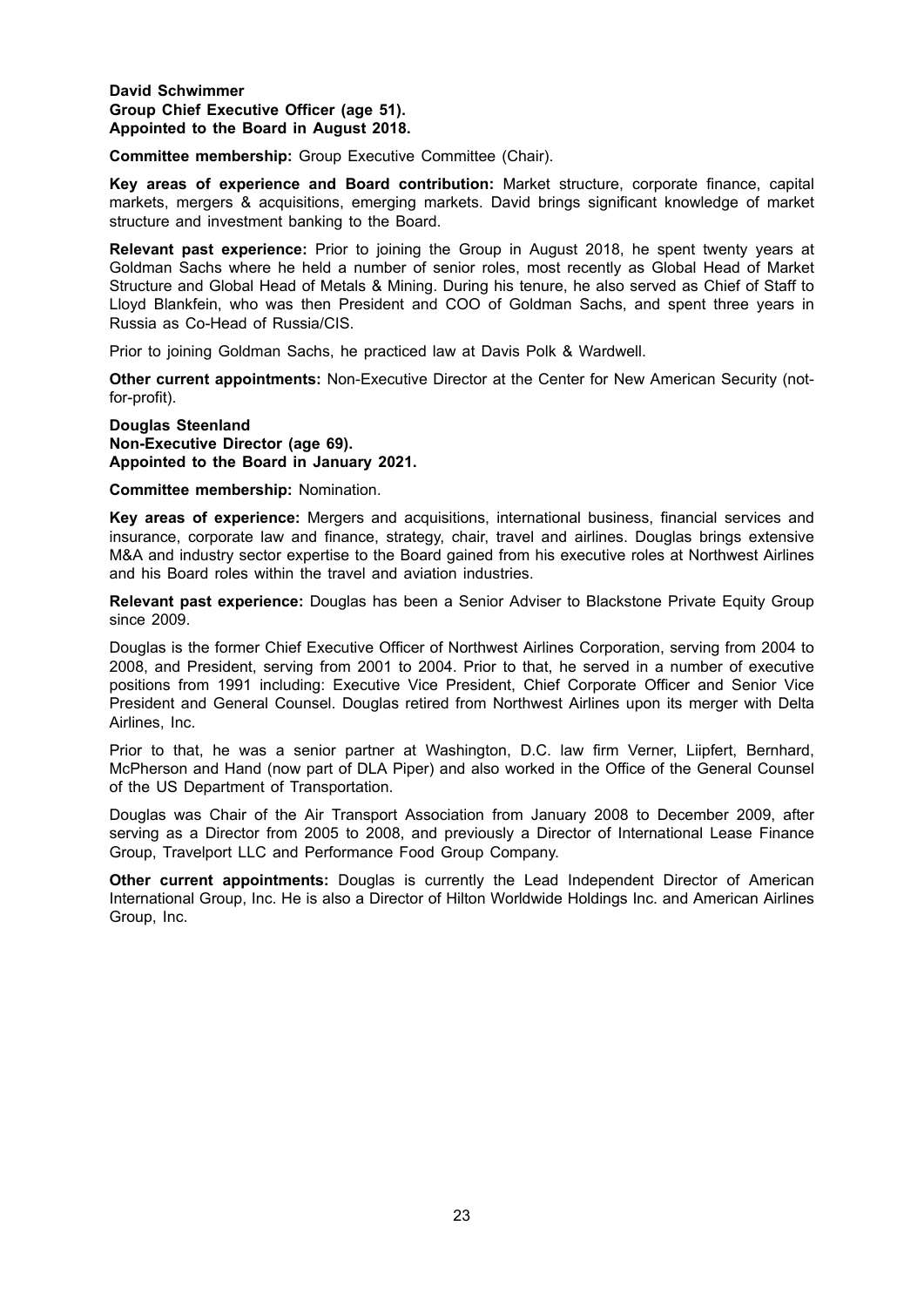# **Appendix 2**

## **Summary of the Principal Provisions of the London Stock Exchange Group SAYE Option Plan (the "***UK SAYE***")**

The UK SAYE is a share option plan designed to be a tax advantaged share incentive plan which complies with Schedule 3 to the Income Tax (Earnings and Pensions) Act 2003 ("*Schedule 3*"). It allows the Company to grant options to employees based in the UK to acquire shares on a taxfavoured basis. The UK SAYE shall be administered by the Board or a committee of the Board and it is intended that the Share Scheme Committee (being a committee of the Remuneration Committee) will operate the UK SAYE.

The existing SAYE Option Scheme (which the UK SAYE replaces) was originally approved by HM Revenue & Customs on 8 August 2011 and no further HMRC registration will be required as the result of the adoption of the UK SAYE.

Options may be satisfied using newly issued shares, treasury shares or shares purchased in the market.

### **Eligibility**

Each time that the Board decides to operate the UK SAYE, all UK tax-resident persons must be invited to participate, who:

- (i) are employees or directors of the Company and any subsidiaries designated by the Board as participating companies;
- (ii) have a qualifying period of continuous service (if any) as the Board determines (not exceeding a period of 5 years before grant); and
- (iii) in the case of directors, are required to work for the Company and/or any participating companies for more than 25 hours a week.

Other non-UK taxpayers who are employees (or directors where they work for more than 25 hours a week) of participating companies may be invited by the Board to participate.

### **Options under the UK SAYE**

Options granted under the UK SAYE will be granted at an exercise price per share not less than 80 per cent. of the market value of a share on the date of invitation, or such other date as determined by the Board.

It is a condition of participation in the UK SAYE that anyone wishing to participate enters into a savings contract of either 3 years' duration or 5 years' duration, as determined by the Board.

### **Timing of Invitations**

Invitations to apply for options may normally only be issued within 42 days starting on any of the following:

- (i) the day the UK SAYE is approved by the Company's shareholders;
- (ii) the business day following the announcement of the Company's results for any period;
- (iii) any day on which changes to the legislation or regulations affecting the UK SAYE are announced or take effect;
- (iv) any day on which the Board resolves that exceptional circumstances exist which justify the issue of invitations; and
- (v) the day any restrictions on dealings or transactions in securities ("*Dealing Restrictions*") which prevented the issuing of invitations during the periods specified above, are lifted.

No invitations to apply for options may be issued more than 10 years after shareholder approval of the UK SAYE.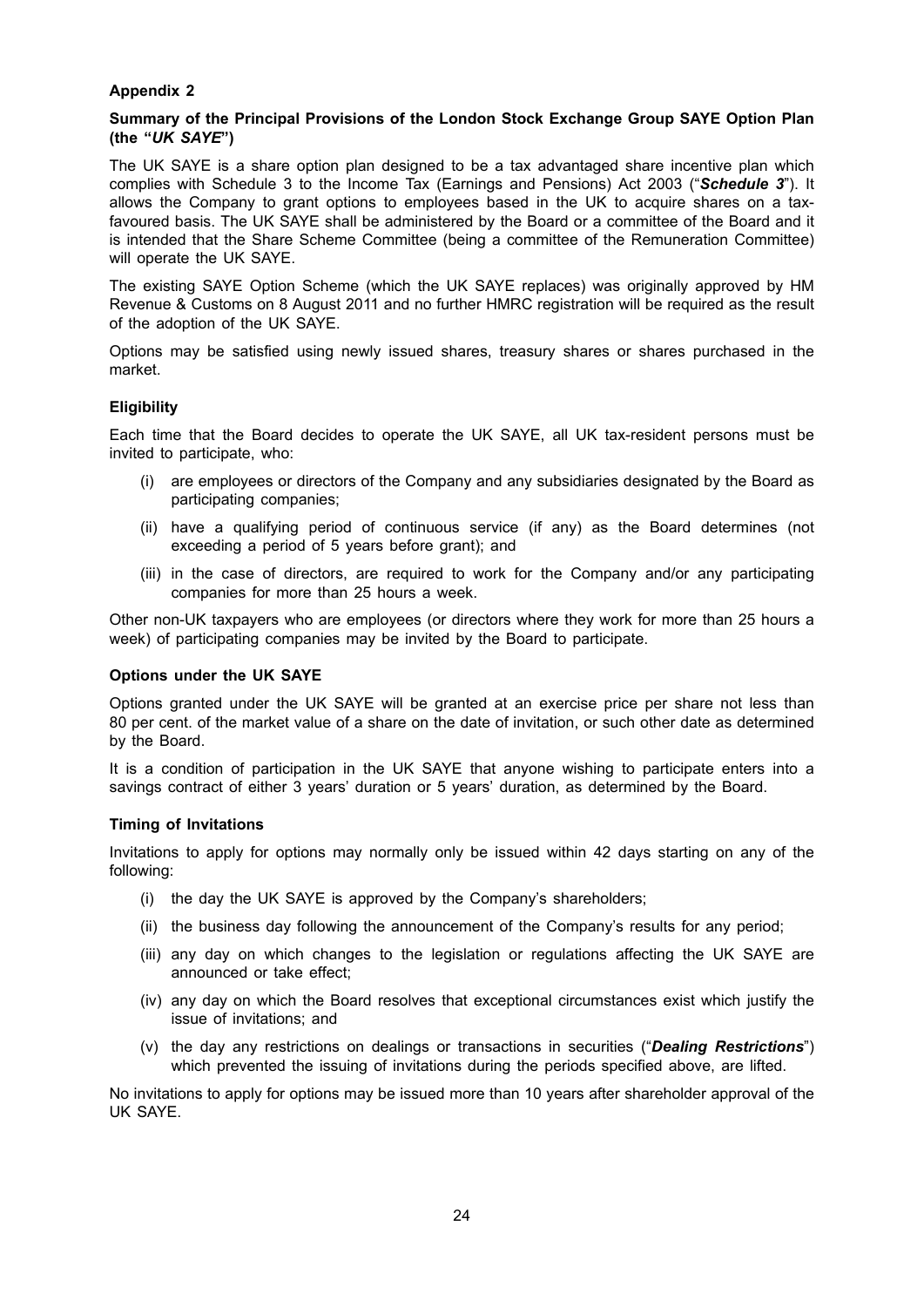# **Applications**

Employees will indicate how much they wish to save under their savings contract as part of their application. The minimum and maximum amounts an employee may save are set out in the rules of the plan. The current minimum monthly saving is £5 and the maximum is £500 unless the Board determines that different minimum and maximum limits will apply, subject to the restrictions in Schedule 3.

The Board may set a maximum aggregate number of shares available for an invitation. If the Board receives valid applications in excess of this, applications will be scaled down.

# **Grant of Options**

The Company must grant options within 30 days of the first date used in the calculation of the market value of the Company's shares when setting the option price (or within 42 days if applications are scaled down).

The number of shares subject to an option is the number that, at the relevant exercise price per share may be acquired by applying the expected proceeds of the savings contract (including any interest or bonus).

Options may not be transferred, except on death.

# **Exercise of Options**

Options will normally only be exercisable during the 6-month period following maturity of the savings contract (known as the "bonus date").

Options may only be exercised to the extent of the savings accrued under the savings contract. Options may be exercised in whole or part but may only be exercised on one occasion.

### **Dilution Limits**

Commitments to issue new shares may not, on any day, exceed 10 per cent. of the issued share capital of the Company in issue immediately before that day when added to the total number of ordinary shares which have been allocated in the previous 10 years under the UK SAYE and any other employee share plan operated by any member of the Company's group. This limit does not include rights to shares which have lapsed or been surrendered. The limit includes any shares transferred out of treasury but only for as long as required by applicable institutional investor guidelines.

### **Leavers**

If a participant ceases to be employed within the Company's group, the participant's option will normally lapse. However, if a participant leaves due to retirement, injury, disability, redundancy, a TUPE transfer, the business or part of a business in which the participant works being transferred out of the Company's group, or the participant's employing company ceasing to be an associated company by reason of a change of control, the participant may exercise the option within 6 months of leaving.

Otherwise, if a participant leaves more than 3 years after the date of grant of the option for any other reason, the participant may exercise the option within 6 months of leaving.

Where a participant dies, the participant's option may be exercised within 12 months following death (if death occurred before the bonus date), or within 12 months after the bonus date (if death occurred within 6 months of the bonus date).

### **Company Events**

On a takeover, scheme of arrangement, merger or certain other corporate reorganisations, options can generally be exercised early to the extent of the savings made. Alternatively, participants may be allowed to exchange their options for options over shares in the acquiring company.